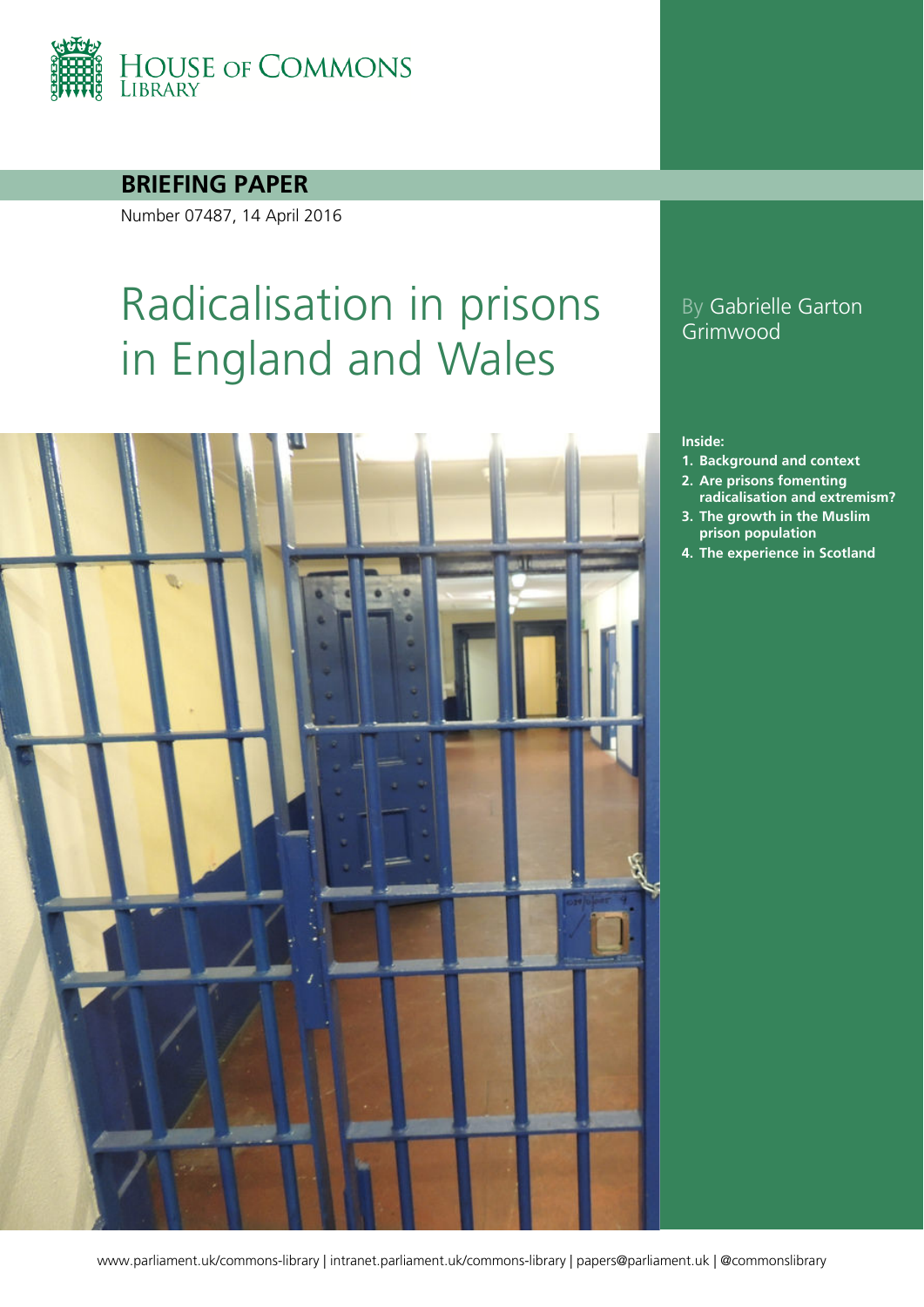# **Contents**

|                                | <b>Summary</b>                                                                                                                                                                                                                                                                                                                                                                                                                          | 3                                                           |
|--------------------------------|-----------------------------------------------------------------------------------------------------------------------------------------------------------------------------------------------------------------------------------------------------------------------------------------------------------------------------------------------------------------------------------------------------------------------------------------|-------------------------------------------------------------|
| 1 <sub>1</sub><br>1.1          | <b>Background and context</b><br>How many extremists are there in prison in England and Wales?<br>Terrorism related offences (Great Britain)                                                                                                                                                                                                                                                                                            | $\overline{\mathbf{z}}$<br>$\overline{7}$<br>$\overline{7}$ |
| 1.2                            | Counter-extremism strategy                                                                                                                                                                                                                                                                                                                                                                                                              | $\overline{7}$                                              |
| 1.3                            | The Prevent strategy                                                                                                                                                                                                                                                                                                                                                                                                                    | 9                                                           |
| 2.<br>2.1<br>2.2<br>2.3<br>2.4 | Are prisons fomenting radicalisation and extremism?<br>Perceptions of Islam<br>The difference between faith and radicalisation<br>Why do people become radicalised?<br>What is happening within prisons?<br>What is the threat from peer to peer radicalisation?<br>Are UK prisons forcing grounds for extremism?<br>How should the criminal justice system respond to such threats?<br>Lessons from abroad: international perspectives | 10<br>10<br>11<br>13<br>14<br>14<br>14<br>16<br>17          |
| 2.5                            | Countering radicalisation in prisons                                                                                                                                                                                                                                                                                                                                                                                                    | 19                                                          |
| 2.6                            | Review by Ian Acheson of radicalisation in prisons                                                                                                                                                                                                                                                                                                                                                                                      | 21                                                          |
| 2.7                            | Is NOMS doing enough?                                                                                                                                                                                                                                                                                                                                                                                                                   | 22                                                          |
| 3.                             | The growth in the Muslim prison population                                                                                                                                                                                                                                                                                                                                                                                              | 23                                                          |
| 3.1                            | Prison population by religion                                                                                                                                                                                                                                                                                                                                                                                                           | 23                                                          |
| 3.2                            | How does NOMS' approach to tackling radicalisation affect Muslim prisoners?                                                                                                                                                                                                                                                                                                                                                             | 24                                                          |
| 3.3                            | Why is there no separate strategy for Muslim prisoners?                                                                                                                                                                                                                                                                                                                                                                                 | 25                                                          |
| 3.4                            | NOMS' policies                                                                                                                                                                                                                                                                                                                                                                                                                          | 25                                                          |
| 3.5                            | HMCIP thematic review of the experience of Muslim prisoners                                                                                                                                                                                                                                                                                                                                                                             | 25                                                          |
| 3.6                            | Role of prison chaplains                                                                                                                                                                                                                                                                                                                                                                                                                | 27                                                          |
| 4.                             | The experience in Scotland                                                                                                                                                                                                                                                                                                                                                                                                              | 29                                                          |
| 4.1                            | Prison population by religion                                                                                                                                                                                                                                                                                                                                                                                                           | 29                                                          |

Contributing Author: Grahame Allen, Social and General Statistics

Cover page image copyright: [Gloucester Prison](https://www.flickr.com/photos/quisnovus/17647675415/in/photolist-8URcJY-8UPJc3-8UNPzZ-8UN7L5-8UKwHP-8ULs5k-51tM9b-egZzxt-azTLcr-8UP5Ku-9HgE6T-aBX5Qp-qyHkrQ-sARicy-sAQWkd-sR7vD1-trjmD4-rWCto4-5iSDsx-dr9Tae-5Gsb7g-5Fe8ku-5KHKZc-2kFnwM-5FDZBn-sAYwDv-rWr1mm-aat7Xy-sTbKEK-txaa1q-sB1h7F-sAYUfg-sTsQkg-sTf6B1-sTsX4M-rWCXGi-sTsELn-sTsN3r-sATzS5-rWs5fS-sTtbr8) by [quisnovus.](https://www.flickr.com/photos/quisnovus/) Licensed under CC BY [2.0](https://creativecommons.org/licenses/by-nc/2.0/) / image cropped.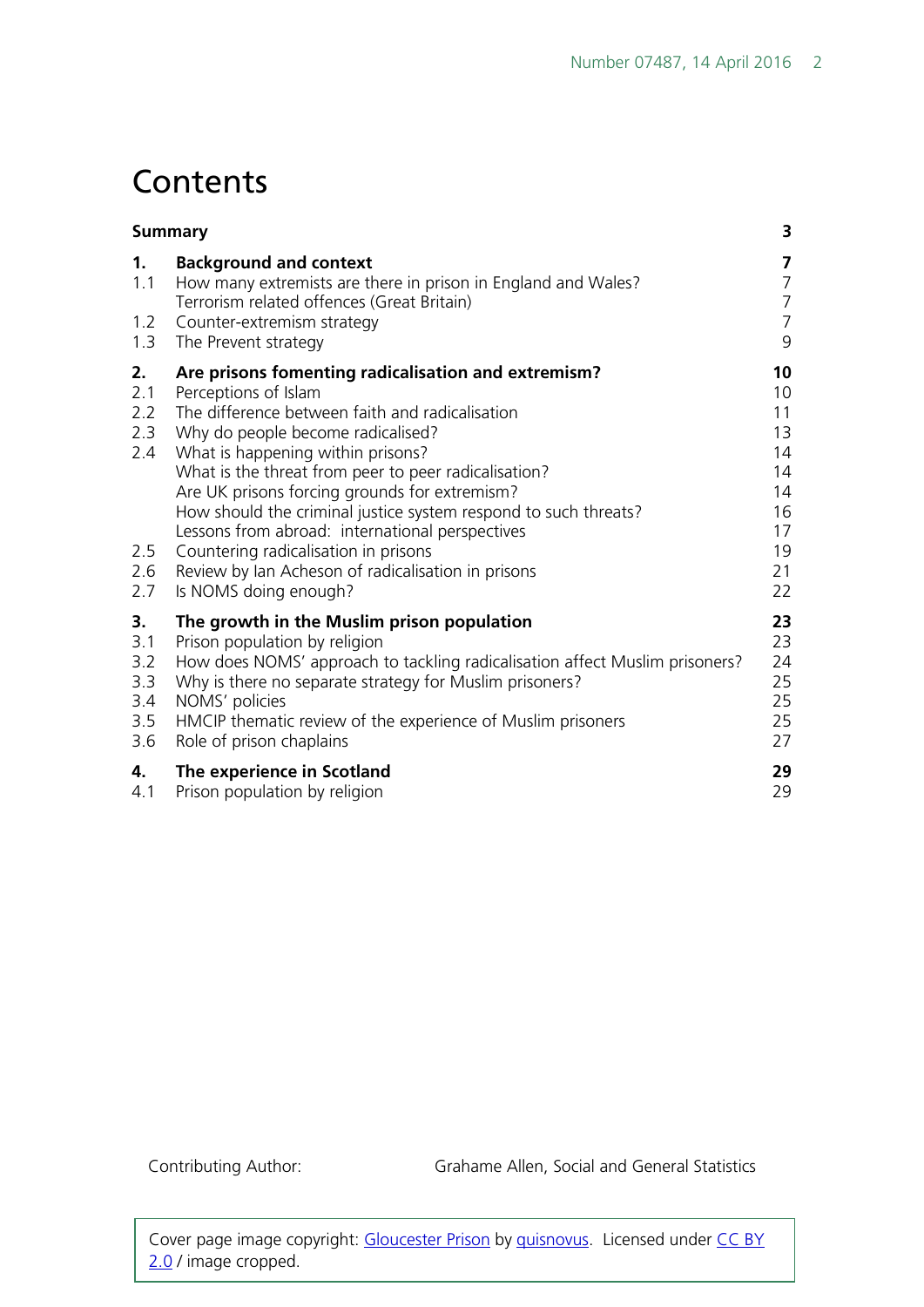# <span id="page-2-0"></span>Summary

**This Commons Library briefing describes how the Government is seeking to tackle extremism and, in particular, radicalisation in prisons.**

It examines

- The difference between faith and radicalisation
- Why people become radicalised
- What is happening within prisons
- How radicalisation is being countered in prisons and
- Whether the National Offender Management Service is doing enough.

Faith, radicalisation and extremism are different things. Many prisoners enter prison with a faith and others find one while in prison. Few of these prisoners will be "radicalised" or become involved in extremism or terrorist activity, although (obviously) those that do present huge challenges to the authorities.

Peer-to-peer radicalisation within prisons has been identified as one factor fuelling extremism, not just in the UK but around the globe, and so combatting radicalisation in prisons is one strand of the Government's counter-extremism strategy-y. The National Offender Management Service (NOMS) is reviewing how it deals with extremism in prisons and its report is expected later this year.

The [Government's counter-extremism strategy](https://www.gov.uk/government/uploads/system/uploads/attachment_data/file/470088/51859_Cm9148_Accessible.pdf) was published in October 2015. In it, the Prime Minister, David Cameron, pointed to the threat posed by extremism and (he argued) the need to confront intolerance. He pointed to various forms of extremism and called the fight against Islamist extremism "one of the great struggles of our generation".

He accused previous governments of having made poor choices:

In the past, I believe governments made the wrong choice. Whether in the face of Islamist or neo-Nazi extremism, we were too tolerant of intolerance, too afraid to cause offence. We seemed to lack the strength and resolve to stand up for what is right, even when the damage being done by extremists was all too clear.

In discussing the threat from extremism, the counter-extremism strategy remarked that peer-to-peer radicalisation could be a particular problem. There were (it said) 1,000 prisoners whose behaviour in custody raised concerns about extremism:

And a much wider group of offenders [than those convicted of or remanded for terrorist offences or holding extremist views] are vulnerable to those promoting extremist ideologies while in prison. Peer-to-peer radicalisation is a particular concern, as is the activity of groups such as Al-Muhajiroun which has specifically targeted prisoners and those on probation.

Prisoners, it remarked, could be susceptible to extremist ideologies and so the Ministry of Justice (MoJ) had launched a full review of how prisons deal with Islamist extremism:

The Secretary of State for Justice has commissioned a full review into the overall approach to dealing with Islamist extremism in prisons, and findings will be reported to him in 2016. The review is looking at the nature and extent of the threat in prisons, current capabilities to manage that threat, including the management of high-risk offenders, and what we can learn from international best practice.

The [Prevent strategy,](https://www.gov.uk/government/uploads/system/uploads/attachment_data/file/97976/prevent-strategy-review.pdf) part of the Government's wider counter-terrorism strategy CONTEST, seeks to deal with those individuals and groups promoting division and hatred,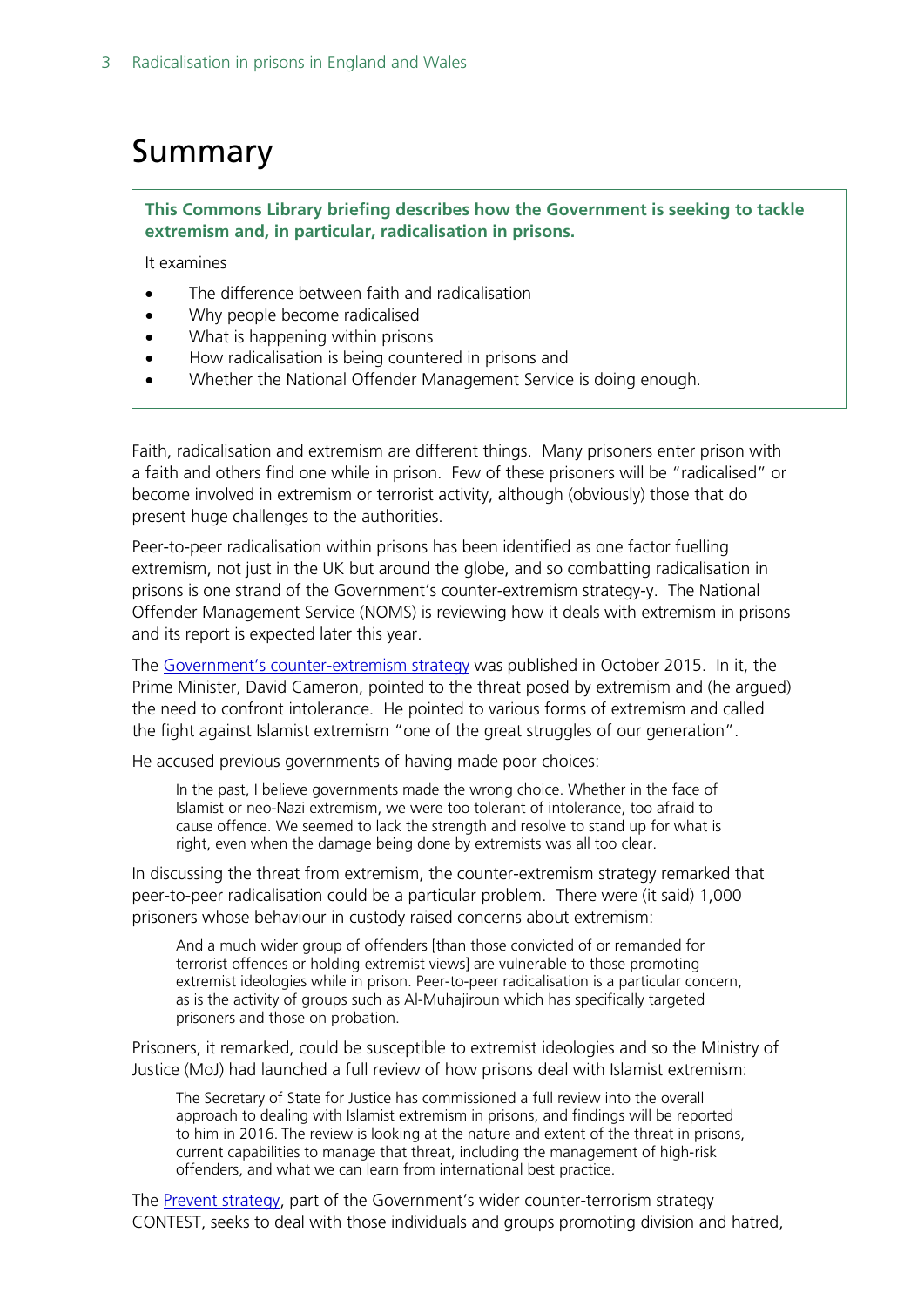and with the factors that predispose individuals or groups to respond to terrorist ideologies. Inherited from the previous Labour government, the strategy was recast in 2011 under the Coalition government, to separate out the community based integration work from the more direct counter-terrorism activities.

Under Prevent, public sector organisations are subject to a duty to prevent people from being drawn into terrorism. This duty was placed on a statutory footing by the *Counter*terrorism and Security Act 2015, together with guidance setting out how different sectors should play their part in implementing the strategy.

In November last year, following the terrorist attacks in Paris, the Home Secretary, Theresa [May, described](http://www.publications.parliament.uk/pa/cm201516/cmhansrd/cm151116/debtext/151116-0002.htm) how the review of radicalisation in prisons connected with the Prevent strategy:

Of course the Prevent duty we have introduced covers prisons as well as other public sector institutions. (…) My right hon. Friend the Minister for Security will soon be meeting the prisons Minister to talk about exactly these issues, because we do recognise that we need to look at what is happening in prisons and ensure that we are taking every possible step to reduce the potential for radicalisation.

A [study](http://icsr.info/wp-content/uploads/2012/10/1277699166PrisonsandTerrorismRadicalisationandDeradicalisationin15Countries.pdf) by the International Centre for the Study of Radicalisation and Political Violence at King's College, London in 2010 examined the evidence from 15 countries about how people could be radicalised or reformed in prison.

The report of the study pointed out that prisons could play both a positive and negative role, in tackling problems of radicalisation and terrorism yet also being places of vulnerability. It was no surprise, the report said, that prisons were breeding grounds for radicalisation, as they provided near-perfect conditions for radical ideologies to flourish:

This should come as no surprise. Prisons are 'places of vulnerability', which produce 'identity seekers', 'protection seekers' and 'rebels' in greater numbers than other environments. They provide near-perfect conditions in which radical, religiously framed ideologies can flourish. While the extent of the problem remains unclear, the potential for prison radicalisation is significant, and the issue clearly needs to be addressed.

Again, the report of the study remarked that religious conversion was not the same as radicalisation. In its conclusions, the report argued that prisons matter and it was important to gain a better understanding of their role in radicalising people and reforming them. Overcrowding and under-staffing could (the report went on) exacerbate the problem. The emphasis on "security first" had (it suggested) meant missed opportunities to promote reform and prisons should be more ambitious and innovative in promoting positive influences.

The argument about whether prisons are fomenting radicalisation and extremism was aired again in 2012 in the *Times*. Maajid Nawaz, founding chairman of the [Quilliam](http://www.quilliamfoundation.org/) [Foundation](http://www.quilliamfoundation.org/) – which describes itself as "the world's first counter-extremism think tank set up to address the unique challenges of citizenship, identity and belonging in a globalised world" – argued that British prisons were "forcing houses of Islamist extremism". The Prison Service (he said) needed to wake up. In reply, the junior justice minister at the time, Crispin Blunt, dismissed Maajid Nawaz's claims as partial and sensationalist:

Maajid Nawaz, of the Quilliam Foundation, takes a partial approach to extremism and radicalisation in prisons.

 $(\ldots)$ 

I am not complacent about the risks, but to describe our prisons as "forcing houses of Islamist extremism" is sensationalist and not backed by evidence.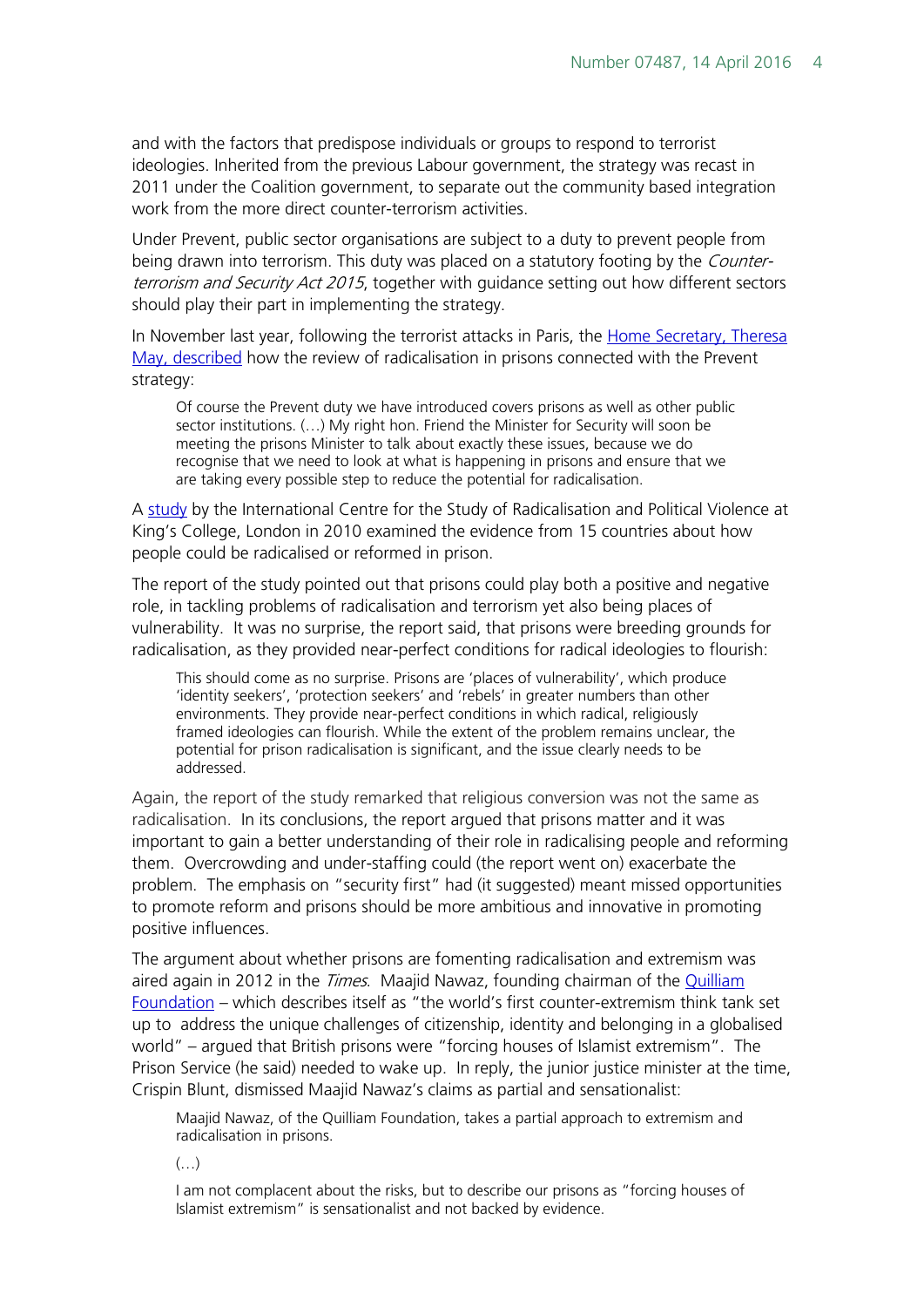Ministers have recently reiterated their determination to deal with radicalisation in prisons. The junior minister for prisons, probation and rehabilitation, Andrew Selous, [said in](http://www.publications.parliament.uk/pa/cm201516/cmhansrd/cm160126/debtext/160126-0001.htm) January 2016 that "as the threat evolves, we evolve our response". On the same day, the Lord Chancellor and Secretary of State for Justice, Michael Gove, [described radicalisation](http://www.publications.parliament.uk/pa/cm201516/cmhansrd/cm160126/debtext/160126-0001.htm)  [as a "genuine danger":](http://www.publications.parliament.uk/pa/cm201516/cmhansrd/cm160126/debtext/160126-0001.htm)

Radicalisation in prison is a genuine danger not just in England, but across the European Union. (…) Those who seek to radicalise and to inject the poison of Islamism into the minds of young men need to be countered every step of the way.

In January this year, [David Cameron said](http://www.publications.parliament.uk/pa/cm201516/cmhansrd/cm160127/debtext/160127-0001.htm) that prisons should be a place where people were deradicalised, not made worse:

It is very disturbing that, when people are in our care and when the state is looking after them, on some occasions, they have been radicalised because of what they have heard in prison either from other prisoners, or on occasion, from visiting imams. We need to sort this situation out.

In her [statement to the Commons](http://www.publications.parliament.uk/pa/cm201516/cmhansrd/cm160323/debtext/160323-0001.htm) following the terrorist attacks in Brussels in March 2016, the Home Secretary, Theresa May, spoke again of challenging "the twisted narratives that support terrorism" and leading vulnerable people away from radicalisation.

In another [speech in February](https://www.gov.uk/government/speeches/prison-reform-prime-ministers-speech) 2016, this time on prison reform, David Cameron suggested that a new approach might be needed to deal with prisoners identified as extremist or vulnerable to extremism:

And I want to be clear: I am prepared to consider major changes: from the imams we allow to preach in prison to changing the locations and methods for dealing with prisoners convicted of terrorism offences, if that is what is required.

This, then, is the background against which NOMS is conducting its review, which is being led by a former prison governor, Ian Acheson.

Other Commons Library briefings on prisons, counter-extremism and terrorism are available on [Parliament's topic pages](http://www.parliament.uk/topics/Prisons.htm) for prisons and terrorism.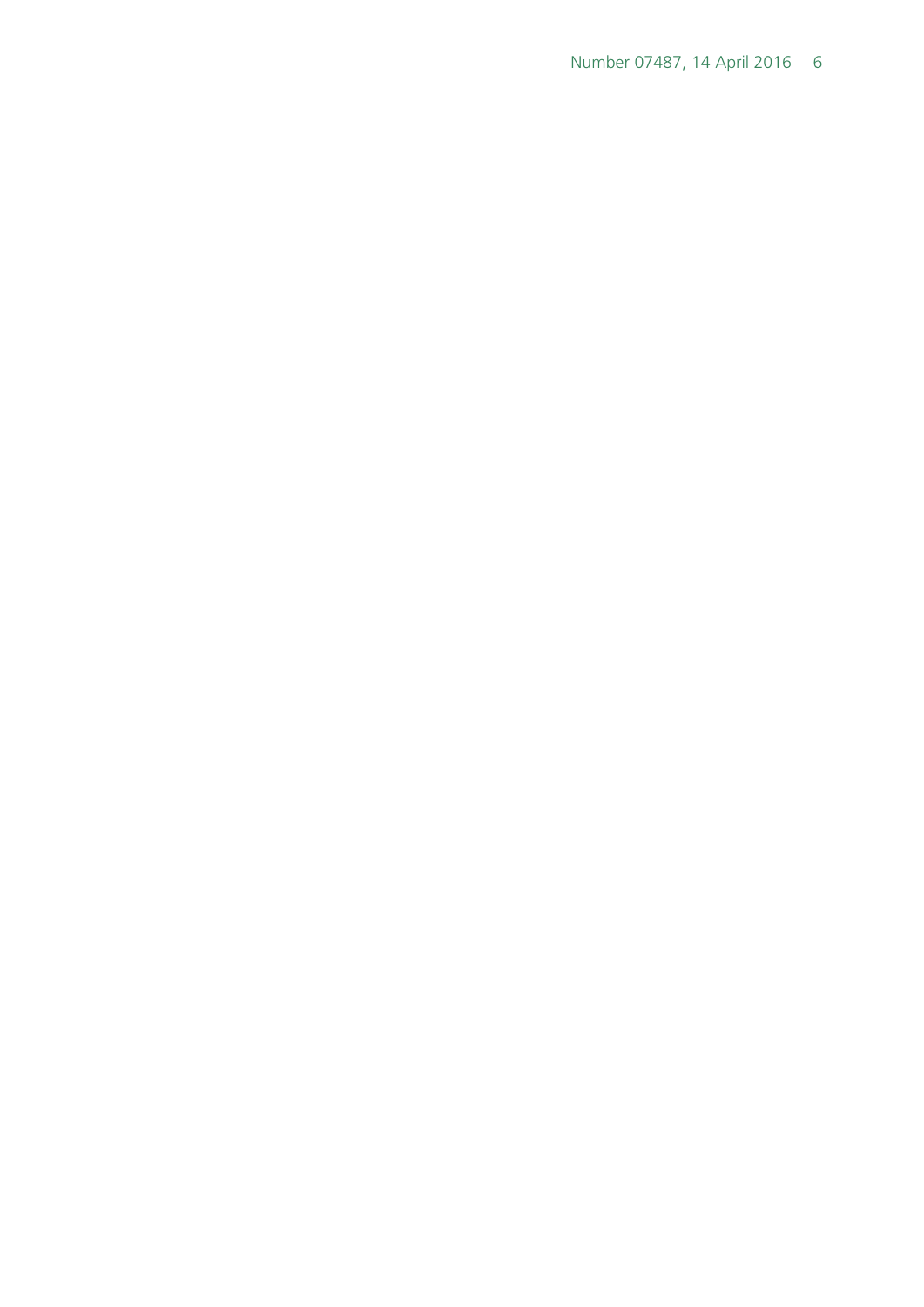# <span id="page-6-0"></span>1. Background and context

### <span id="page-6-1"></span>1.1 How many extremists are there in prison in England and Wales?

#### <span id="page-6-2"></span>Terrorism related offences (Great Britain)

Between 11 September 2001 and 31 March 2015 there were 2,944 arrests for terrorism related offences in Great Britain.<sup>[1](#page-6-4)</sup> Of these:

- 92% were male and 47% over the age of 30;
- Just under 1,750 (59%) of arrests were made under Section 41 of the *Terrorism Act* 2000 with the remaining 41% made under other legislation;
- Just over 1,500 (52%) of suspects were released without being charged and 1,150 (39%) were charged.

Of the 1,150 persons charged with terrorism related offences:

- 917 (80%) were subsequently prosecuted (of which 86% {786} were convicted);
- the principal offence for those charged under terrorism legislation was for "Preparation" for terrorist acts" (21% of 531 cases), "Failing to comply with duty at a port or border control" (15% of 531 cases) and "Possession of an article for terrorist purposes" (15% of 531 cases);
- the principal offence for those charged under non-terrorism legislation where the offence was considered terrorism related was "Conspiracy to murder" (16% of 213 cases); and
- the principal offence for those charged where the offence was considered non-terrorism related was under the *Forgery and Counterfeiting Act 1981* (9% of 407 cases) and the Malicious Communications Act 2003 (9% of 407 cases).

A further breakdown of these statistics is available on the gov.uk website: *Operation of police* [powers under the Terrorism Act 2000 statistics](https://www.gov.uk/government/collections/operation-of-police-powers-under-the-terrorism-act-2000)

### <span id="page-6-3"></span>1.2 Counter-extremism strategy

The Government's counter-extremism strategy was published in October 2015.

In it, the Prime Minister, David Cameron, pointed to the threat posed by extremism and (he argued) the need to confront intolerance. He pointed to various forms of extremism and called the fight against Islamist extremism "one of the great struggles of our generation":

One of the greatest threats we face is the scourge of extremism from those who want to divide us. We see it in sickening displays of neo-Nazism, Islamophobia, antisemitism and, of course, Islamist extremism.

The fight against Islamist extremism is, I believe, one of the great struggles of our generation. In responding to this poisonous ideology, we face a choice. Do we close our eyes, put our kid gloves on and just hope that our values will somehow endure in the end? Or do we get out there and make the case for those

<span id="page-6-4"></span>Home Office, Operation of police powers under the Terrorism Act 2000 and [subsequent legislation: Arrests, outcomes and stop and searches, Great Britain,](https://www.gov.uk/government/statistics/operation-of-police-powers-under-the-terrorism-act-2000-financial-year-ending-march-2015-data-tables)  [financial year ending 31 March 2015: data tables,](https://www.gov.uk/government/statistics/operation-of-police-powers-under-the-terrorism-act-2000-financial-year-ending-march-2015-data-tables) 10 September 2015  $\overline{a}$ 

The counterextremism strategy is discussed in the Commons Library briefing *[Counter](http://researchbriefings.parliament.uk/ResearchBriefing/Summary/CBP-7238)*[extremism policy: an](http://researchbriefings.parliament.uk/ResearchBriefing/Summary/CBP-7238)  [overview](http://researchbriefings.parliament.uk/ResearchBriefing/Summary/CBP-7238) (5 February 2016).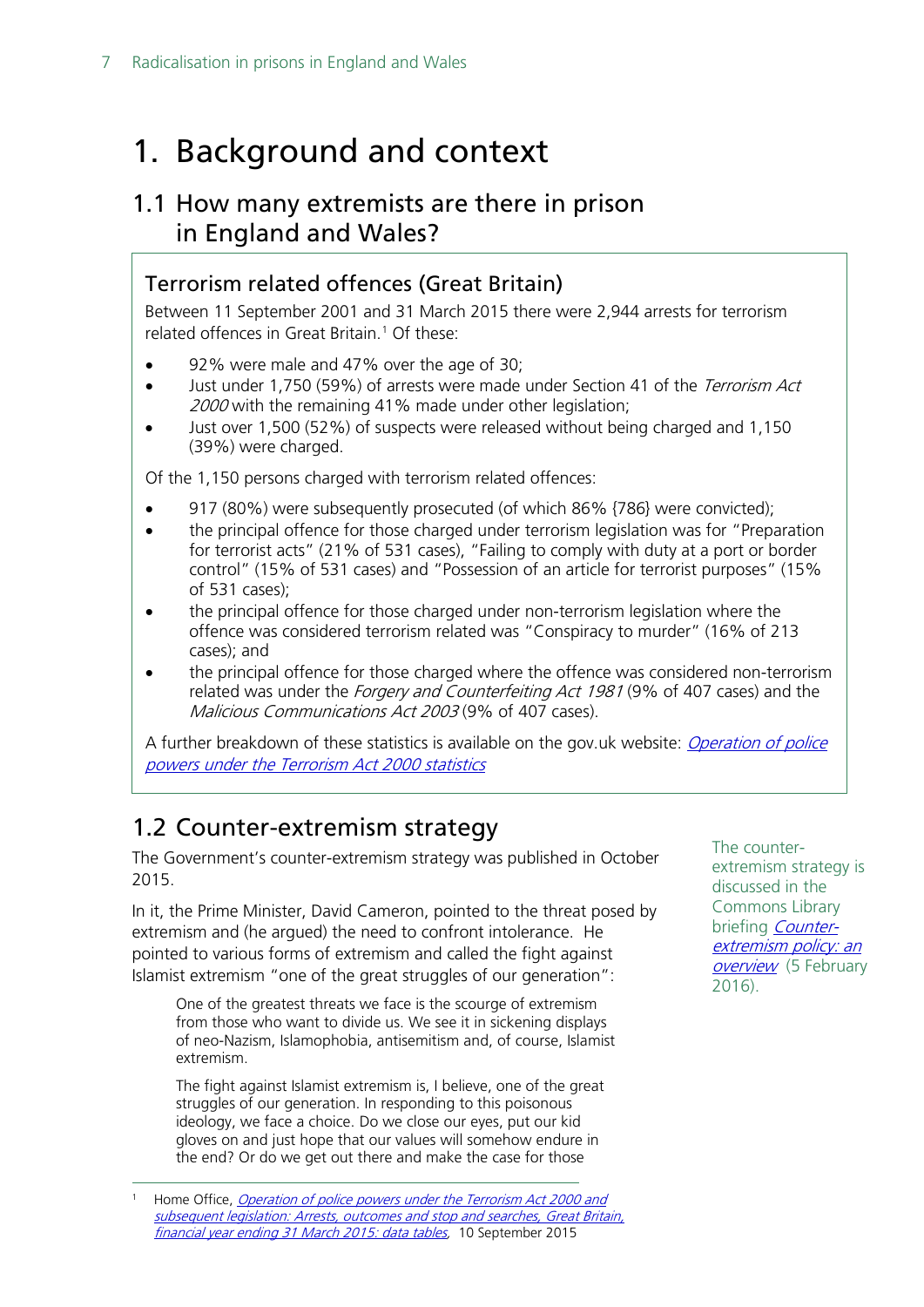values, defend them with all that we've got and resolve to win the battle of ideas all over again? <sup>[2](#page-7-0)</sup>

He accused previous governments of having made poor choices:

In the past, I believe governments made the wrong choice. Whether in the face of Islamist or neo-Nazi extremism, we were too tolerant of intolerance, too afraid to cause offence. We seemed to lack the strength and resolve to stand up for what is right, even when the damage being done by extremists was all too clear.<sup>[3](#page-7-1)</sup>

In similar vein, the Home Secretary, Theresa May, argued that, whatever its source, extremism and intolerance should be challenged:

But the threat posed by extremists is not limited to violence, nor to Islamist extremism. The rise of neo-Nazi groups, and the increase in anti-Semitic and anti-Muslim hatred is deeply concerning. Where non-violent extremism goes unchallenged, the values that bind our society together fragment. Women's rights are eroded, intolerance and bigotry become normalised, minorities are targeted and communities become separated from the mainstream.<sup>[4](#page-7-2)</sup>

She promised to expose extremist ideology for the lie it was and to thwart its destructive consequences:

We will disrupt all those who seek to spread hate and we will prosecute all those who break the law. But most importantly of all, we will stand up for all those who know that in Britain we are stronger together. Because when we join up all the voices of those who want to defeat extremism, they are louder and more powerful than the voices of those who seek to divide us.[5](#page-7-3)

In her [statement to the Commons](http://www.publications.parliament.uk/pa/cm201516/cmhansrd/cm160323/debtext/160323-0001.htm) following the terrorist attacks in Brussels in March 2016, Theresa May spoke again of challenging "the twisted narratives that support terrorism" and leading vulnerable people away from radicalisation:

A week ago, the House debated the Second Reading of the Investigatory Powers Bill, which will ensure that the police and the security and intelligence agencies have the powers they need to keep people safe in a digital age. Through our Prevent and intervention programmes, we are working to safeguard people at risk and to challenge the twisted narratives that support terrorism. That includes working with community groups to provide support to deliver counter-narrative campaigns. Our Channel programme works with vulnerable people and provides them with support to lead them away from radicalisation, and, as we announced as part of strategic defence and security review in November last year, this year we will be updating our counter-terrorism strategy, Contest.<sup>[6](#page-7-4)</sup>

Information on the Investigatory Powers Bill 2015-16 including the [Explanatory Notes,](http://www.publications.parliament.uk/pa/bills/cbill/2015-2016/0143/en/16143en.pdf) the [second reading](http://services.parliament.uk/bills/2015-16/investigatorypowers/stages.html)  [debate](http://services.parliament.uk/bills/2015-16/investigatorypowers/stages.html) and the [Commons Library](http://researchbriefings.parliament.uk/ResearchBriefing/Summary/CBP-7518)  [briefing paper](http://researchbriefings.parliament.uk/ResearchBriefing/Summary/CBP-7518) prepared for that debate - is available via the [Bill page.](http://services.parliament.uk/bills/2015-16/investigatorypowers.html)

3 Ibid

- <span id="page-7-2"></span><span id="page-7-1"></span> $4$  Ibid
- <span id="page-7-3"></span>5 Ibid

<span id="page-7-0"></span>HM Government (Home Office), [Counter-Extremism Strategy](https://www.gov.uk/government/uploads/system/uploads/attachment_data/file/470088/51859_Cm9148_Accessible.pdf), Cm 9145, October 2015: Prime Minister Foreword

<span id="page-7-4"></span><sup>6</sup> [HC Deb 23 March 2016 c1576](http://www.publications.parliament.uk/pa/cm201516/cmhansrd/cm160323/debtext/160323-0001.htm)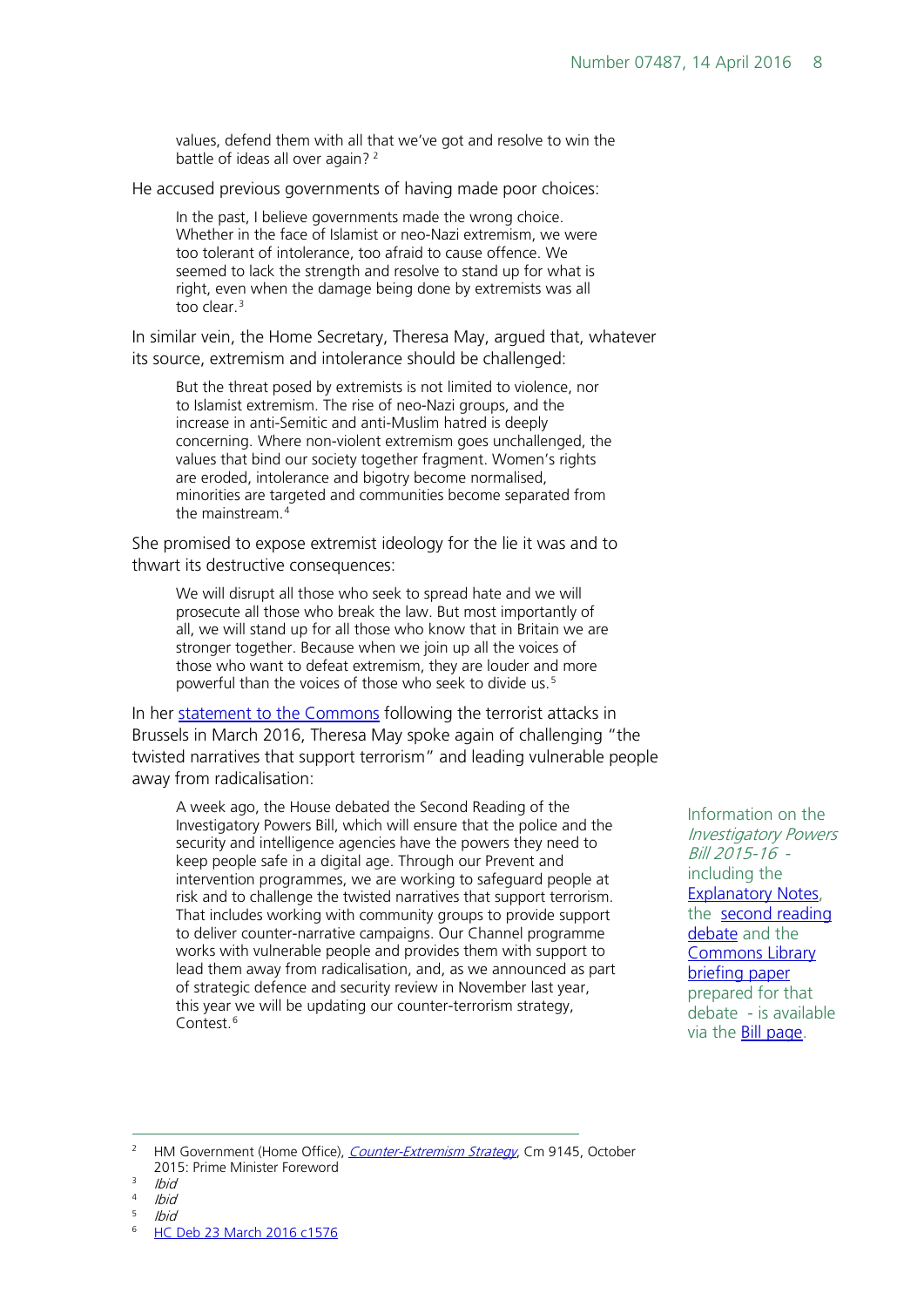### <span id="page-8-0"></span>1.3 The Prevent strategy

The **Prevent strategy**, part of the Government's wider counter-terrorism strategy CONTEST, seeks to deal with those individuals and groups promoting division and hatred, and with the factors that predispose individuals or groups to respond to terrorist ideologies. Inherited from the previous Labour Government, the strategy was recast in 2011 under the Coalition Government, to separate out the community based integration work from the more direct counter-terrorism activities.<sup>[7](#page-8-1)</sup>

Under Prevent, public sector organisations are subject to a duty to prevent people from being drawn into terrorism. This duty was placed on a statutory footing by the *Counter-terrorism and Security Act 2015*, together with guidance setting out how different sectors should play their part in implementing the strategy.

In November last year, following the terrorist attacks in Paris, Theresa May described how the review of radicalisation in prisons connected with the Prevent strategy:

Of course the Prevent duty we have introduced covers prisons as well as other public sector institutions. When my right hon. Friend the Secretary of State for Justice came into his post, he required a review of the provisions for dealing with radicalisation in prisons. That review has, I believe, yet to report, so there is a piece of work ongoing to look at what is happening in prisons. My right hon. Friend the Minister for Security will soon be meeting the prisons Minister to talk about exactly these issues, because we do recognise that we need to look at what is happening in prisons and ensure that we are taking every possible step to reduce the potential for radicalisation.[8](#page-8-2)

Commons Library briefings on the Counter-terrorism and Security Bill and various Bill documents are available on the [Bill](http://services.parliament.uk/bills/2014-15/counterterrorismandsecurity/documents.html)  [page.](http://services.parliament.uk/bills/2014-15/counterterrorismandsecurity/documents.html)

HM Government, [Prevent strategy](https://www.gov.uk/government/uploads/system/uploads/attachment_data/file/97976/prevent-strategy-review.pdf), Cm 8092, June 2011  $\overline{a}$ 

<span id="page-8-2"></span><span id="page-8-1"></span><sup>8</sup> [HC Deb 16 November 2015 c406](http://www.publications.parliament.uk/pa/cm201516/cmhansrd/cm151116/debtext/151116-0002.htm)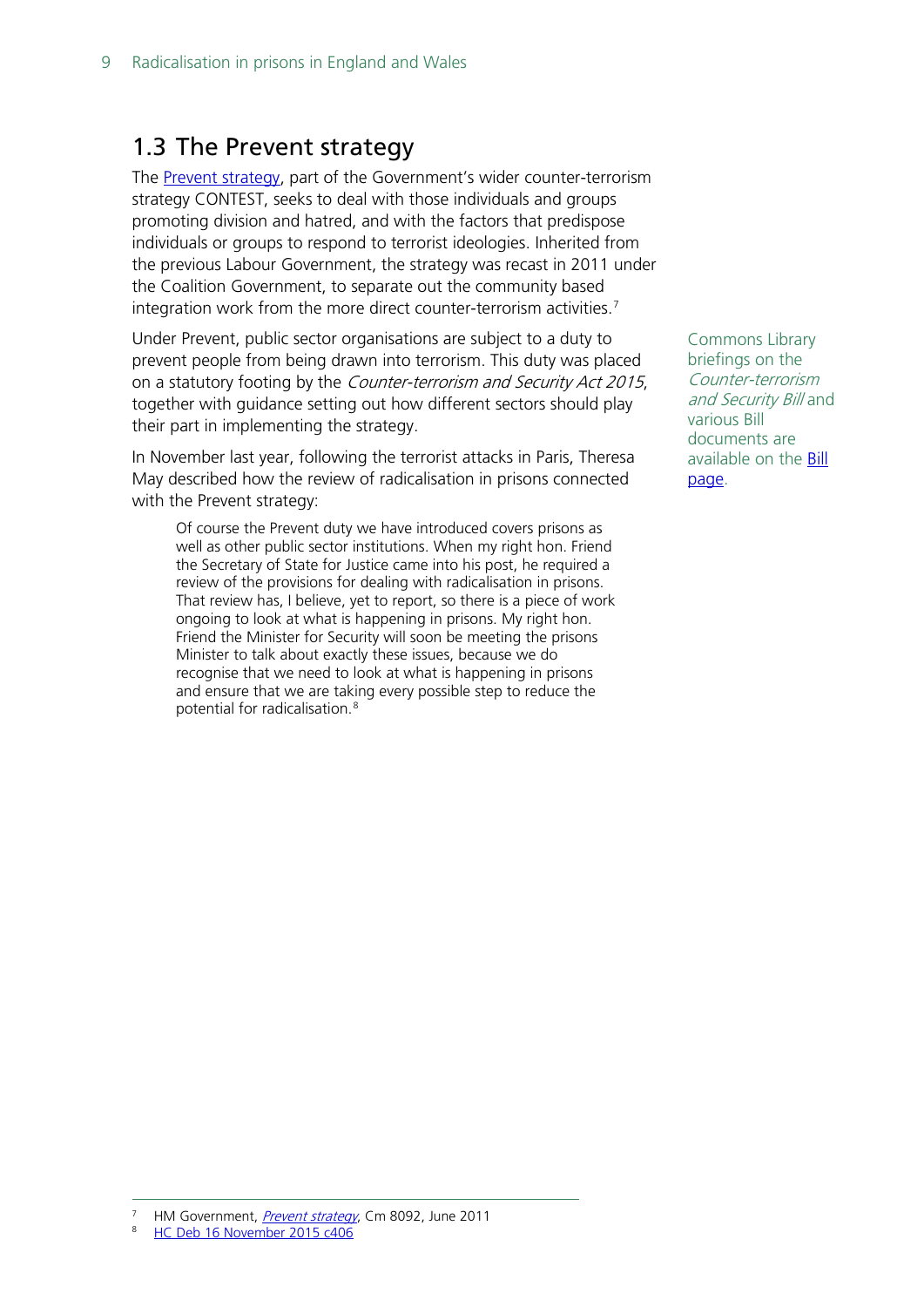# <span id="page-9-0"></span>2. Are prisons fomenting radicalisation and extremism?

# <span id="page-9-1"></span>2.1 Perceptions of Islam

A recent report from the Transition to Adulthood Alliance and Maslaha<sup>[9](#page-9-2)</sup> used interviews to examine the extent of Islamophobia in the criminal justice system (CJS).

Writing in the foreword, [Baroness Young of Hornsey](http://www.parliament.uk/biographies/lords/baroness-young-of-hornsey/3696) - who led the [Young Review](http://www.youngreview.org/) – remarked on how "distorted and pernicious ideas about Islam can have an impact on criminal justice decision-making and have consequence for young Muslim defendants". [10](#page-9-3) This was not, she said, an excuse for criminality:

This report is not offered as an excuse for criminal behaviour but gives a context for the perceptions of this group about society's attitudes towards them.<sup>[11](#page-9-4)</sup>

The report argued that criminal justice agencies see Islam in an often negative light and so those agencies are overlooking its potential for good:

The often negative light in which Islam is viewed by authorities at different stages of the CJS, sits in stark contrast to how Muslim prisoners and ex-offenders perceive it, which is as a positive and supportive influence in coping with both prison and release and resettlement. The increase of Imams in the prison chaplaincy over the last decade was perceived as improving Muslim prisoners' experiences and providing confidence in the outcome of prison procedures. Failing to recognise and harness the potential of religion to contribute positively to the lives of young Muslims, is a missed opportunity on the part of authorities. How this prejudice, whether conscious or unconscious, plays out in criminal justice decision-making deserves particular attention.<sup>[12](#page-9-5)</sup>

Amongst the key themes emerging from the interviews on which the report was based were bias and the social and political climate:

All of those interviewed acknowledged the reality of the disproportionately negative experiences of young Muslim men at every level of the CJS. Many recognise that subconscious or otherwise, there is a problem with unconscious bias and stereotyping towards Muslim men on the part of criminal justice agencies. There is also a recognition that the different aspects of an individual's life are not understood especially in the case of a young Muslim man. These will include the nature of family and community relations, mental health, culture and religion.

 $\left(\ldots\right)$ 

<span id="page-9-4"></span> $11$  Ibid

<span id="page-9-5"></span>12 *Ibid:* page 6

<span id="page-9-2"></span>[Maslaha](http://www.maslaha.org/) describes its work as creating "new ways of tackling long-standing issues affecting Muslim communities [combining] imagination and craftsmanship to improve services, change attitudes and challenge systems of inequality".  $\overline{a}$ 

<span id="page-9-3"></span><sup>&</sup>lt;sup>10</sup> Transition to Adulthood Alliance and Maslaha, *Young Muslims on trial: A scoping* [study on the impact of Islamophobia on criminal justice decision-making](http://www.t2a.org.uk/wp-content/uploads/2016/03/Young_Muslims_on_Trial.pdf), March 2016: Foreword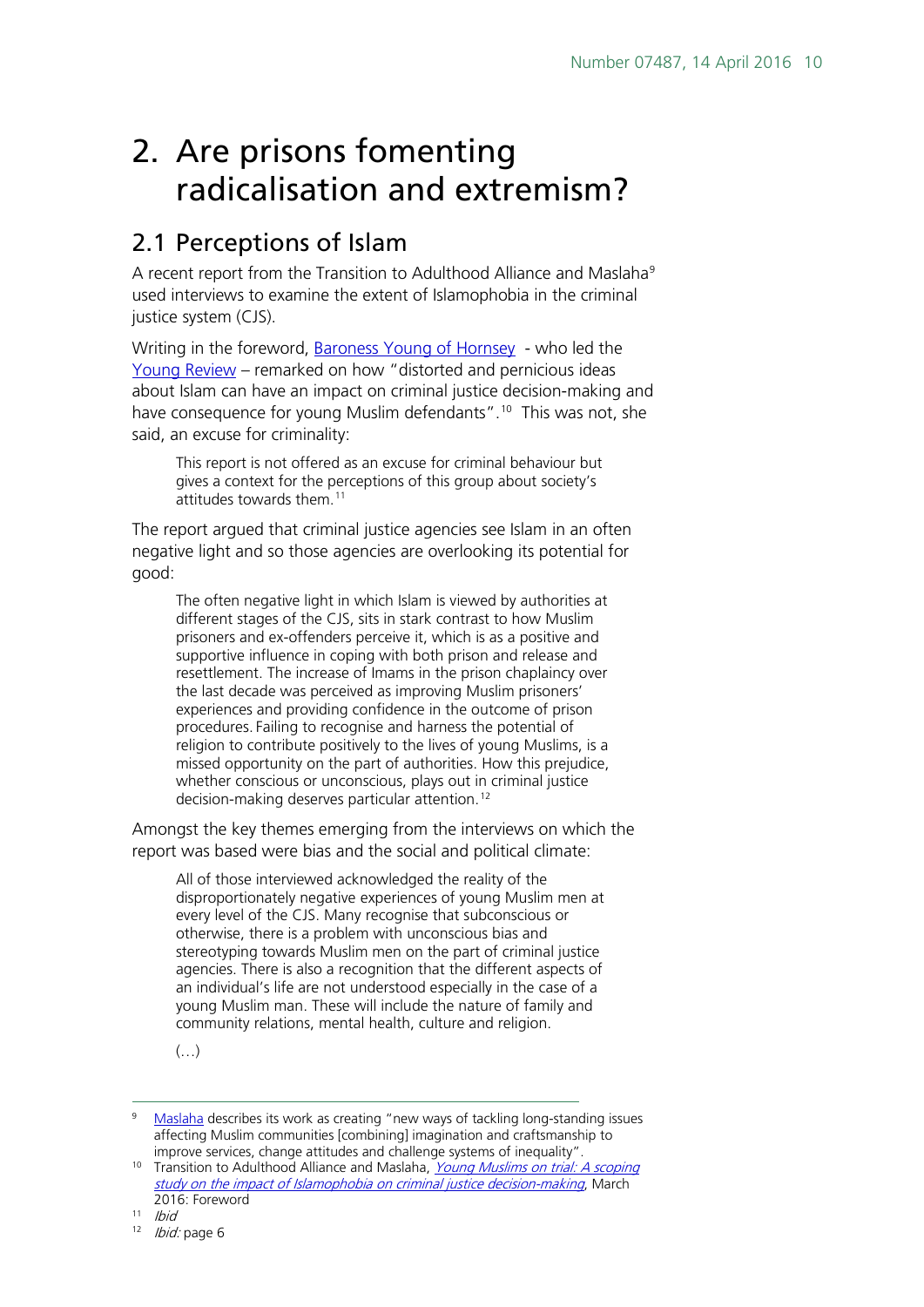The current political and social climate in the UK today, where Muslims are the subject of increased suspicion and surveillance, means these issues have to be responded to with increased urgency and commitment. The new and particular challenges facing Muslim communities call for new solutions.<sup>[13](#page-10-1)</sup>

### <span id="page-10-0"></span>2.2 The difference between faith and radicalisation

Faith, radicalisation and extremism are different things. Many prisoners enter prison with a faith and others find one while in prison. Few of these prisoners will be "radicalised" or become involved in extremism or terrorist activity, although (obviously) those that do present huge challenges to the authorities.

As discussed in more detail later, the Muslim population within prisons has more than doubled. It was reported in October 2015 (for example) that, at HM Prison Whitemoor in Cambridgeshire, Muslim prisoners were now in the majority.<sup>14</sup> The article quoted from the recent report by the Independent Monitoring Board for Whitemoor, which had observed that Muslims were also the biggest power bloc within the prison:[15](#page-10-3)

5.1.2 Not only were Muslims the largest religion, they were also the biggest power bloc, displacing the greater multiplicity of gangs that had previously existed.

Alison Liebling's 2012 study described a situation that still existed in 2014-15:

*"*There were some intimidating 'heavy players' among the Muslim population, who appeared to be orchestrating prison power dynamics rather than propagating or following the faith. Many physically powerful prisoners 're-established their outside identities' as leaders in the prison and used their (newly acquired) faith status as a tool for establishing influence. "<sup>[16](#page-10-4)</sup>

[A study led by Professor Alison](https://www.gov.uk/government/uploads/system/uploads/attachment_data/file/217381/staff-prisoner-relations-whitemoor.pdf) Liebling of Cambridge University – which looked at the spectrum of staff-prisoner relationships at Whitemoor found that the role of faith and the risks of radicalisation were prominent features of the experience of staff and prisoners there:

Whilst the research did not set out explicitly to explore relationships between Muslim prisoners and others, the role of faith and in-prison conversions to Islam, or the risks of radicalisation, these became important themes in the research

 $\overline{a}$ 

For a broader discussion of religion in prison, see the Guardian's Comment Is Free page Do [prisons need](http://www.guardian.co.uk/commentisfree/belief/2010/jun/14/religion-ukcrime)  [religion?](http://www.guardian.co.uk/commentisfree/belief/2010/jun/14/religion-ukcrime) (14 June 2010)

<span id="page-10-1"></span><sup>&</sup>lt;sup>13</sup> Transition to Adulthood Alliance and Maslaha, *Young Muslims on trial: A scoping* [study on the impact of Islamophobia on criminal justice decision-making](http://www.t2a.org.uk/wp-content/uploads/2016/03/Young_Muslims_on_Trial.pdf), March 2016: page 7

<span id="page-10-2"></span><sup>14</sup> Liam Deacon, "UK Gets First Muslim Majority Prison, Controlled By 'Islamic [Protection Racket'"](http://www.breitbart.com/london/2015/10/18/uk-gets-first-muslim-majority-prison-controlled-islamic-protection-racket/), Breitbart.com, 18 October 2015

<span id="page-10-3"></span><sup>&</sup>lt;sup>15</sup> The Independent Monitoring Board has a statutory role. The Prisons Act 1952 requires every prison to be monitored by an independent Board appointed by the Justice Secretary from members of the community in which the prison is located.

<span id="page-10-4"></span><sup>&</sup>lt;sup>16</sup> Independent Monitoring Board, HMP Whitemoor Annual Report 2015 (1 June 2014 *– [31 May 2015\)](http://www.imb.org.uk/wp-content/uploads/2015/09/Whitemoor-2014-15.pdf)*: pages 4-5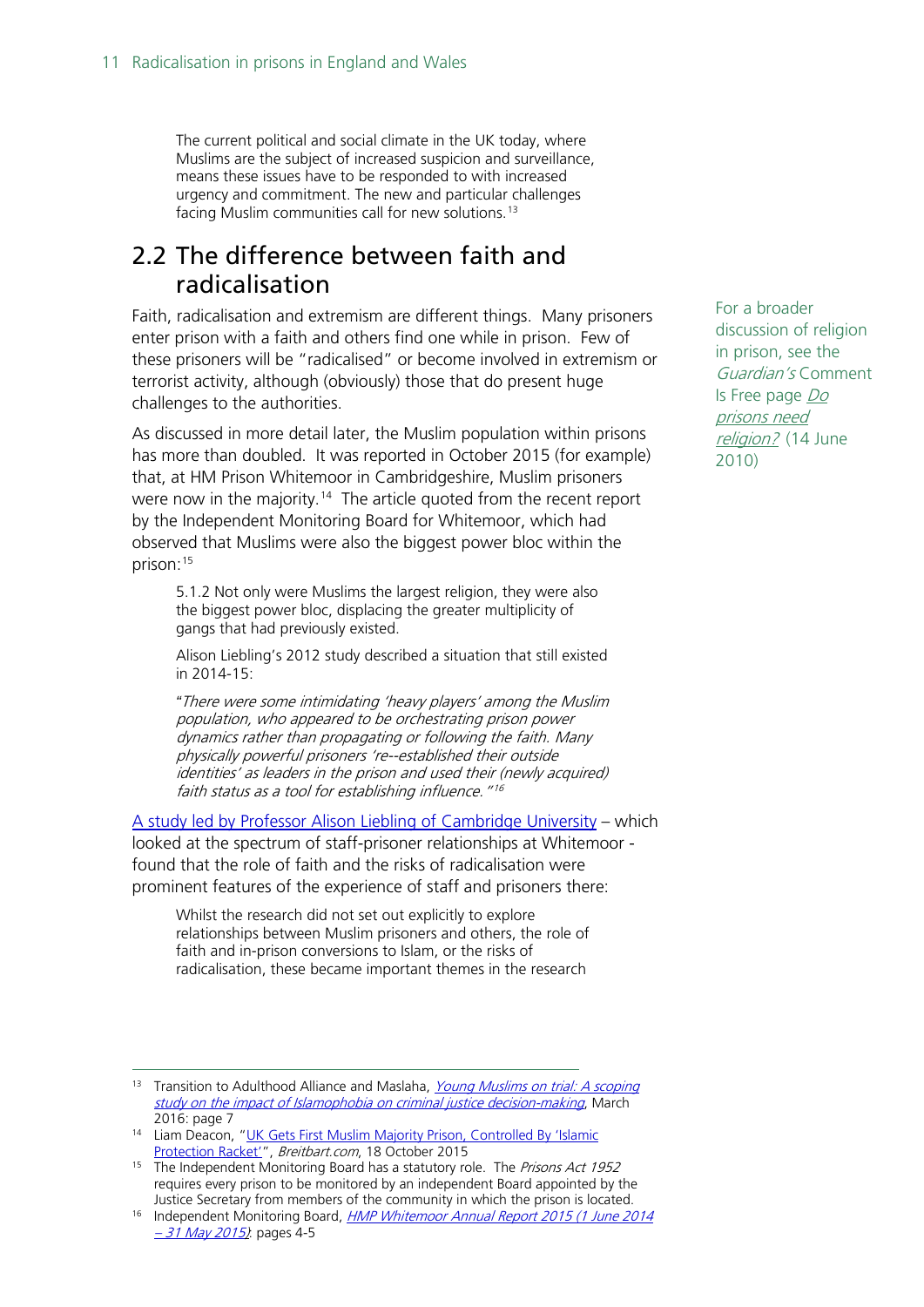because of their prominence in staff and prisoner experience at Whitemoor.<sup>[17](#page-11-0)</sup>

Amongst the study's main findings were:

- There were tensions relating to fears of 'extremism' and 'radicalisation' in the prison.
- While the risks of alienation, loss of meaning, and violence, were more pressing than the (also real) risks of radicalisation, failure to address the former issues might make the risk of radicalisation higher.
- The new context: a high security prison with no vulnerable prisoner wings, post 9/11 and 7/7, containing several prisoners convicted of terrorist offences, with a younger prisoner population reflecting a fragmented religious and secular society, and attempting to fulfil an obligation to monitor and manage the 'risk of radicalisation', as well as the risk of violence, presented new challenges to staff, managers and prisoners at Whitemoor.
- Staff sometimes viewed any outward appearance of Islam as evidence of radicalisation, rather than a manifestation of faith, and these 'signs' were written up in security reports. Staff perceived Islam as a radical religion; they overestimated extremism; this 'pushed prisoners together', reinforced their views and gave them more power.
- Staff and prisoners proposed segregation of Muslims and non-Muslims (by prison, wing, and kitchens) in order to curb the 'contamination' influence (that is, conversion, or radicalisation). [18](#page-11-1)

Addressing these issues, the study concluded, would not be easy:

The tensions between treating all prisoners, including faith and minority groups, decently and being vigilant about the risks of violence and radicalisation are serious, and will require considerable further reflection.[19](#page-11-2)

An opinion piece published by the Tony Blair Faith Foundation has likewise highlighted the distinction between faith and extremism and argued that radicalisation is a problem in prisons across Europe:

The spread of extreme Islamist ideologies in European prisons is a concern to governments. Understanding the distinction between Islam, or any other religion, and extremist ideologies that use the religion for promoting violence and hatred is crucial in tackling prison radicalisation. Increases in religiosity can help prisoners to be rehabilitated. Clampdowns on religious activity generally has the potential to antagonise religious prisoners and fuel radicalisation<sup>[20](#page-11-3)</sup>

<span id="page-11-0"></span><sup>&</sup>lt;sup>17</sup> Alison Liebling, Helen Arnold and Christina Straub, *[An exploration of staff –](https://www.gov.uk/government/uploads/system/uploads/attachment_data/file/217381/staff-prisoner-relations-whitemoor.pdf) prisoner* [relationships at HMP Whitemoor: 12 years on](https://www.gov.uk/government/uploads/system/uploads/attachment_data/file/217381/staff-prisoner-relations-whitemoor.pdf), MoJ/NOMS, November 2011: Executive summary  $\overline{a}$ 

<span id="page-11-1"></span> $18$  Ibid

 $19$  *Ibid:* page 175

<span id="page-11-3"></span><span id="page-11-2"></span><sup>&</sup>lt;sup>20</sup> Mubaraz Ahmed, *Opinion: Prison Radicalisation in Europe*, Tony Blair Faith Foundation, 17 August 2015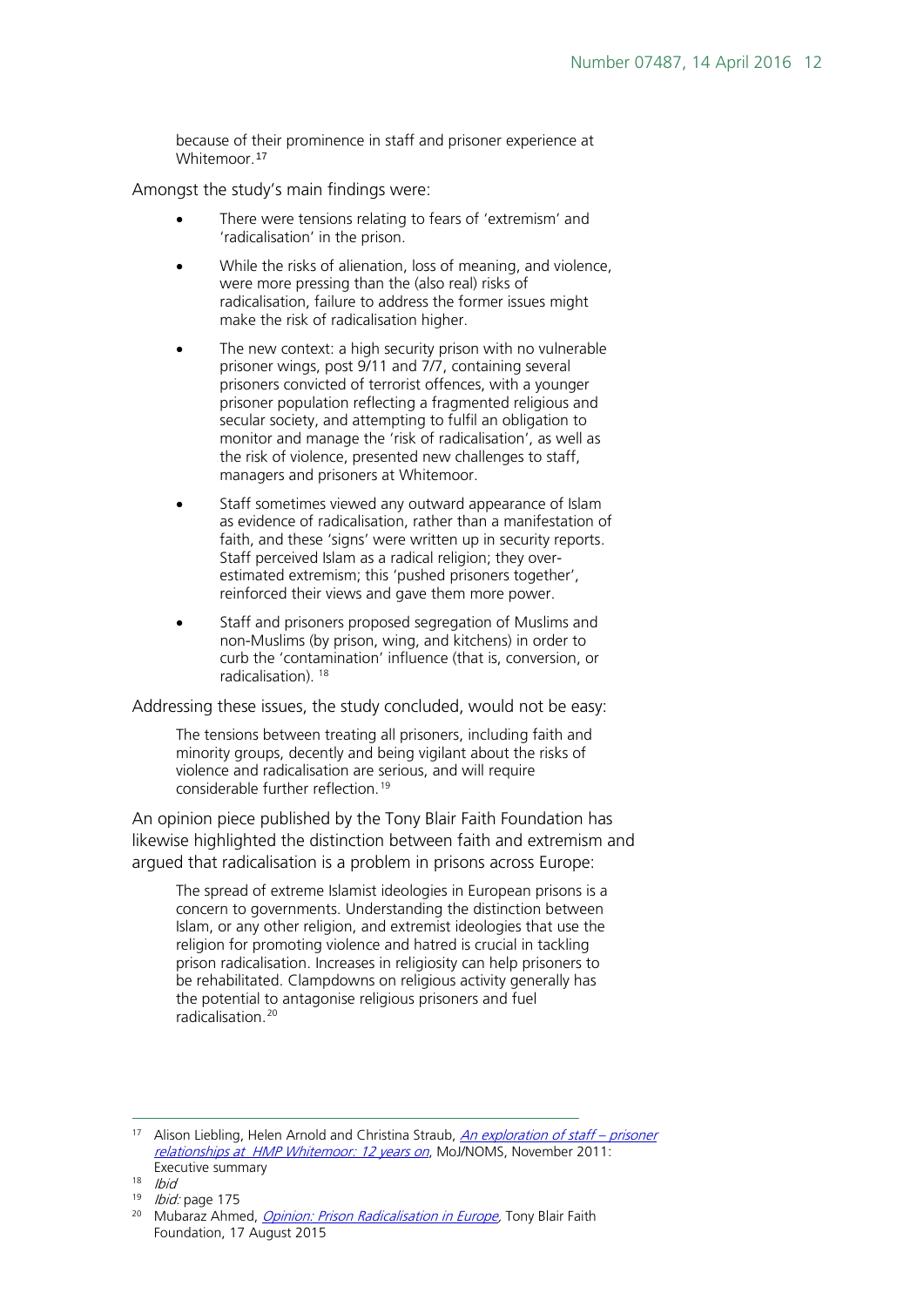# <span id="page-12-0"></span>2.3 Why do people become radicalised?

[A systematic review by the Youth Justice Board](https://www.gov.uk/government/uploads/system/uploads/attachment_data/file/396030/preventing-violent-extremism-systematic-review.pdf) (YJB) also looked at the theories of radicalisation and individual risk factors.

It concluded that a definitive view of what causes radicalisation might not be possible:

The reviewed literature found that few researchers had developed a general causal model or theory of the structural causes of Islamic terrorism and there was disagreement as to whether such a model was achievable. More prevalent were studies that listed several possible factors, usually social- psychological models, but failed to specify the interactions between the listed factors in any detail.<sup>[21](#page-12-1)</sup>

Political grievances about "perceived Western hegemony" might, though, play some role in radical Islam:

Evidence from the individual biographies of those involved in radical Islam (both Islamic terrorists and activists) emphasises the role that political grievances play, particularly those grievances concerning the plight of the Muslim community internationally and anger at perceived Western hegemony.<sup>[22](#page-12-2)</sup>

Identifying situational explanations or risk factors did not, however, explain why some people would turn to terrorism while others in similar circumstances (the report said) would not. Networks might be important here:

Situational explanations, the lists of precipitating factors and grievance-based explanations point to a large group of potential participants. In isolation these factors fail to explain why most individuals who are exposed to the same overall influences do not turn to terrorism. (…) However, the research evidence highlights a further key component to becoming fully radicalised, that of exposure to a network or movement. Social network theory, resource mobilisation theory and framing theory offer another way of studying the radicalisation process, one that links structural factors, group processes and individual motivations within an integrated analytical framework.<sup>[23](#page-12-3)</sup>

Earlier this year, in its inquiry into young adult offenders, the Justice Committee heard evidence from (amongst others) Raheel Mohammed of Maslaha. He argued that factors such as lack of educational attainment and unemployment - which have a disproportionate effect on young Muslim men - might be linked to maturity and, in turn, to radicalisation:

The T2A [Transition to Adulthood] Alliance … state that a delay to the important role transitions of getting a job, leaving home and getting married will affect your maturity. That has a disproportionate impact on young Muslim men. According to the last census, 100,000 Muslim men of working age were unemployed and 400,000 left school with no qualifications. That will have an impact on their maturity. It is about making a sentencer understand what that means in relation to a young Muslim man, but also taking into account the bias we are hearing

<span id="page-12-1"></span><sup>&</sup>lt;sup>21</sup> YJB, Preventing Religious Radicalisation and Violent Extremism: A Systematic Review [of the Research Evidence](https://www.gov.uk/government/uploads/system/uploads/attachment_data/file/396030/preventing-violent-extremism-systematic-review.pdf), 2012: page 42  $\overline{a}$ 

<span id="page-12-3"></span><span id="page-12-2"></span> $22$  Ibid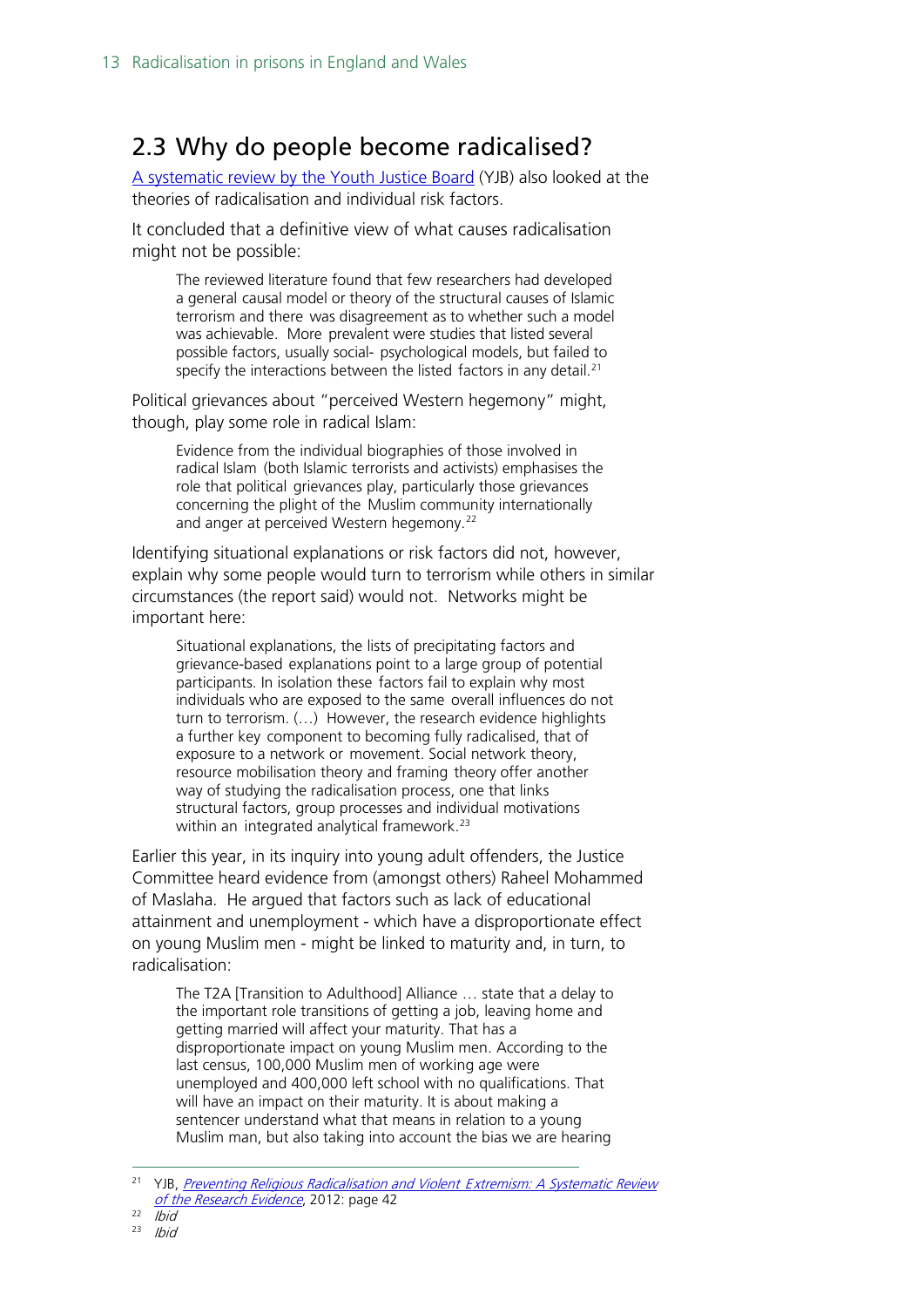about, based on the fact that they are seen as being Muslim and are affected by the wider public debate around radicalisation and terrorism. [24](#page-13-3)

# <span id="page-13-0"></span>2.4 What is happening within prisons?

#### <span id="page-13-1"></span>What is the threat from peer to peer radicalisation?

In discussing the threat from extremism, the counter-extremism strategy remarked that peer-to-peer radicalisation could be a particular problem. There were (it said) 1,000 prisoners whose behaviour in custody raised concerns about extremism:

As of the end of June 2015, there were 182 offenders convicted of, or on remand for, offences linked to terrorism and extremism in prisons in England and Wales. They include people who hold neo-Nazi views and Islamist extremists. A wider group of prisoners hold extremist views but have been convicted for offences other than terrorism. And a much wider group of offenders are vulnerable to those promoting extremist ideologies while in prison. Peer-to-peer radicalisation is a particular concern, as is the activity of groups such as Al-Muhajiroun which has specifically targeted prisoners and those on probation. There are approximately 1,000 prisoners whose behaviour in custody gives cause for concern around extremism.[25](#page-13-4)

Prisoners, it went on, could be susceptible to extremist ideologies and so the MoJ had launched a full review of how prisons deal with Islamist extremism:

Prisons can provide an atmosphere where individuals are particularly vulnerable to extremist ideological messages. (…) The review is looking at the nature and extent of the threat in prisons, current capabilities to manage that threat, including the management of high-risk offenders, and what we can learn from international best practice.<sup>[26](#page-13-5)</sup>

#### <span id="page-13-2"></span>Are UK prisons forcing grounds for extremism?

The argument about whether prisons are fomenting radicalisation and extremism was aired again in 2012 in the Times.

Maajid Nawaz, founding chairman of the [Quilliam Foundation](http://www.quilliamfoundation.org/) – which describes itself as "the world's first counter-extremism think tank set up to address the unique challenges of citizenship, identity and belonging in a globalised world" – argued that British prisons were "forcing houses of Islamist extremism":

Over the past 20 years, the number of Muslims in Britain's jails has hugely increased. They make up more than 10,000 of the 80,000 prison population. This should worry us greatly — especially as British prisons have been the forcing houses of Islamist extremism.

 $\left(\ldots\right)$ 

Young men, plunged into prison, find that safety lies in adopting an aggressive Muslim identity. I was told that "no one messes with the Muslims in here. The brothers run things." Of course,

<sup>&</sup>lt;sup>24</sup> [Justice Committee,](http://www.parliament.uk/business/committees/committees-a-z/commons-select/justice-committee/) *[Oral evidence: Young adult offenders](http://data.parliament.uk/writtenevidence/committeeevidence.svc/evidencedocument/justice-committee/young-adult-offenders/oral/27782.html)*, HC 397, 12 January 2016  $\overline{a}$ 

<span id="page-13-4"></span><span id="page-13-3"></span><sup>&</sup>lt;sup>25</sup> HM Government (Home Office), *[Counter-Extremism Strategy](https://www.gov.uk/government/uploads/system/uploads/attachment_data/file/470088/51859_Cm9148_Accessible.pdf)*, Cm 9145, October 2015: page 15

<span id="page-13-5"></span><sup>&</sup>lt;sup>26</sup> *Ibid:* page 88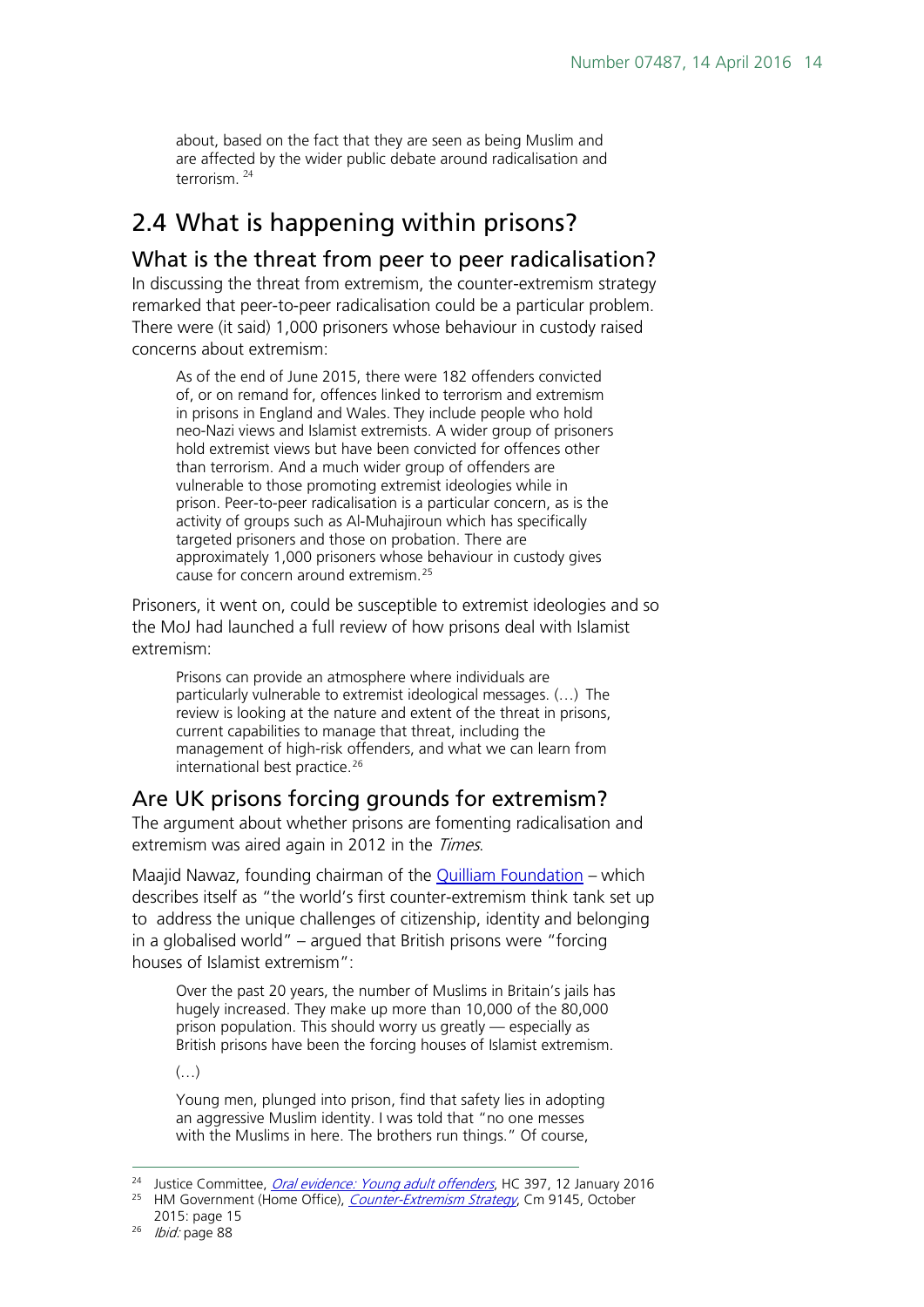some who are keen to correct the errors of their ways convert to Islam or rediscover the faith of their fathers. But for vulnerable new convicts, joining the "brothers" offers physical, if not spiritual, protection from the dangers of prison life. Someone who has gone to prison as a car thief suddenly finds no other choice but to categorise himself as a "Muslim" car thief.

The system inadvertently reinforces this outsider identity and the control of the Muslim gangs by catering for the communal needs of these prisoners. A special diet and collective prayer breaks are provided and very conservative Muslim chaplains are bought in.

None of this is bad in itself. None of these religious dispensations should be stopped — everyone's faith should be respected. But I fear that the Government underestimates the explosive potential of young criminals seeking protection in a Muslim identity that rejects the mainstream.

The Prison Service (he said) needed to wake up:

If we don't act, we may find that this burgeoning population of 10,000 prisoners harbours many more Richard Reids.

Replying, the junior justice minister at the time, Crispin Blunt, dismissed Maajid Nawaz's claims as partial and sensationalist:

This is a complex area. Many prisoners who are Muslims in prison are Muslims because they are looking for fellowship, safety, belonging and all of the things that bring people to faith. That is equally true for Christians in prison. Conversion to Islam does not equal radicalisation.

I am not complacent about the risks, but to describe our prisons as "forcing houses of Islamist extremism" is sensationalist and not backed by evidence. If we were to follow the kind of confrontational prescription proposed by Mr Nawaz we could no doubt create that very situation, which a great deal of impressive operational and analytical talent is working very hard to avoid on behalf of us all.<sup>[27](#page-14-0)</sup>

The Home Affairs Committee, during its inquiry into the roots of violent [radicalisation,](http://www.publications.parliament.uk/pa/cm201012/cmselect/cmhaff/1446/1446.pdf) examined the evidence on whether prisons were centres for radicalisation. It observed that it was not clear whether radicalisation was on the increase nor whether it lasted beyond the prisoner's release from prison:

The role of prisons and universities was less obvious. Much of the uncertainty relates to the fact that a number of convicted terrorists have attended prisons and universities, but there is seldom concrete evidence to confirm that this is where they were radicalised.

#### $(\ldots)$

While Michael Spurr [the chief executive of NOMS] disagreed about the effects of overcrowding, he did agree that there is a potential in prisons for "people to be manipulated because they are vulnerable" and that the risk was exacerbated if people's negative perceptions of society were reinforced while in prison.

 $\left(\ldots\right)$ 

<span id="page-14-0"></span>Maajid Nawaz, "Prison is turning angry young men into fanatics", The Times, 11 January 2012 [paywall], available, with Crispin Blunt's reply, on the Quilliam [Foundation](http://www.quilliamfoundation.org/press/prison-is-turning-angry-young-men-into-fanatics/) website  $\overline{a}$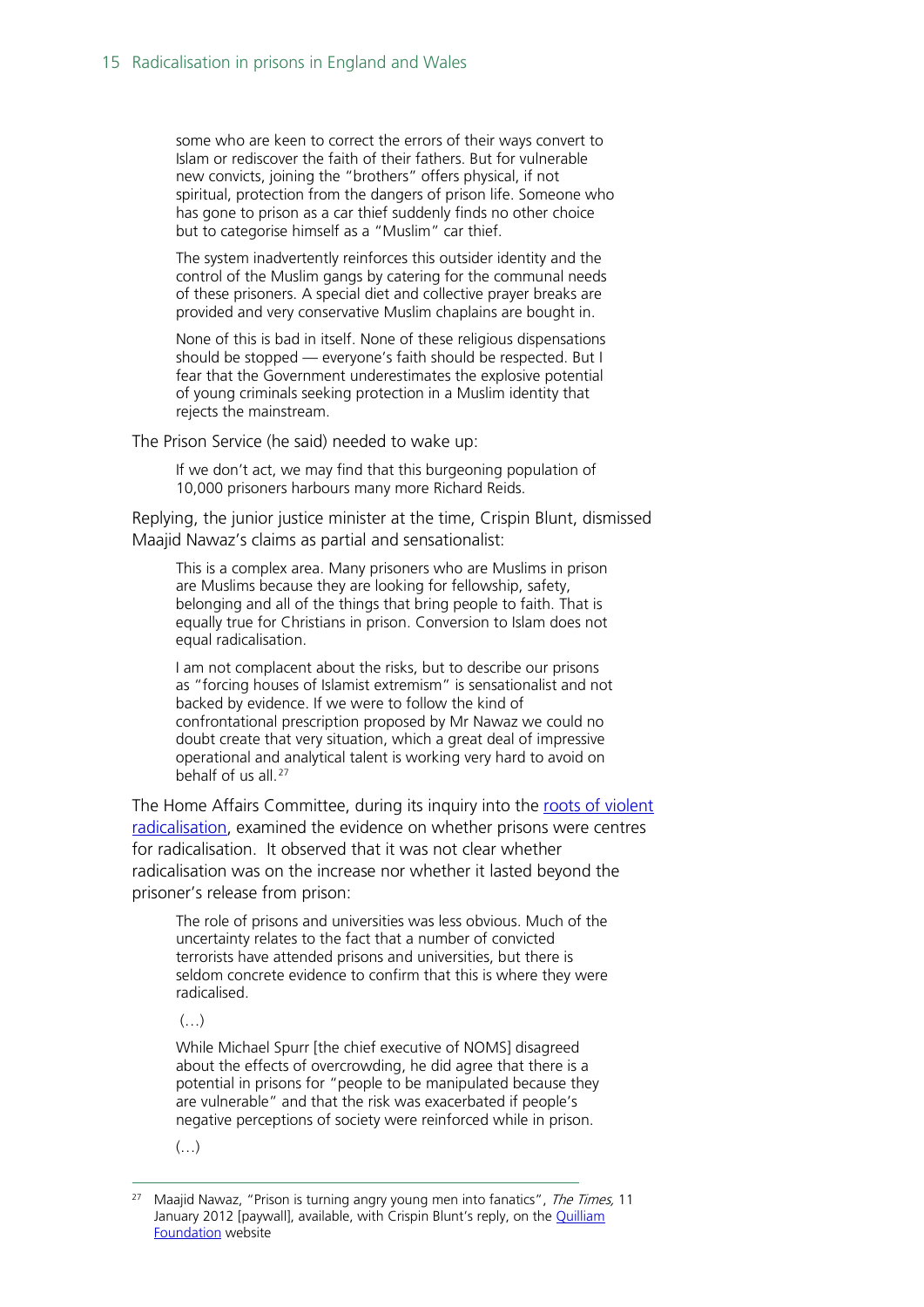However, it is difficult to judge the extent to which radicalisation in prisons a) is genuine and b) endures beyond release. Staff at Belmarsh believed that extremist views were widely disseminated but found it hard to know how far they were adopted. (…) There are frequently-cited examples of prisoners who became terrorists, such as the shoe-bomber Richard Reid, who spent time in Feltham Young Offenders Institution, in which it is in fact unclear whether radicalisation actually took place in custody.<sup>[28](#page-15-1)</sup>

Michael Spurr had cited an example of someone radicalised in prison. [29](#page-15-2)  Short prison sentences, the Committee argued, could have serious unintended consequences in life choices and behaviour:

Prison has often been described as an instrument for 'making bad people worse' and short prison sentences, in particular, have been identified as leading to serious unintended consequences in terms of life choices and behaviour. There are plenty of examples of recruitment of vulnerable inmates to gangs and there are specific examples—for instance from Los Angeles—of recruitment through gangs being linked in some way to terrorist purposes. It is difficult to find firm evidence or to quantify the impact, and from our visit to Belmarsh it does appear that being recruited to a selfidentified Muslim grouping within prison is more about association and personal safety than about radicalisation ...[30](#page-15-3)

In its response to the Home Affairs Committee's report, the Home Office suggested that both radicalisation and disengagement from extremism could take place in prisons:

We know that some people who have been convicted and imprisoned for terrorist-related offences have sought to radicalise and recruit other prisoners. Equally, we know that prisons offer an opportunity for disengagement from terrorism and extremism.[31](#page-15-4)

#### <span id="page-15-0"></span>How should the criminal justice system respond to such threats?

Writing in the *Guardian*, Baroness Young described the statistics on young black and minority ethnic (BME) and/or Muslim men in the CJS as disturbing and alarming:

The figures confirm a disturbing picture. As well as disproportionately high numbers of both groups being stopped and searched by the police, the shocking fact is that Britain imprisons a higher proportion of its black population than the US. And since 2002, the percentage of Muslims in prisons in England and Wales has nearly doubled – though, contrary to popular

<span id="page-15-1"></span><sup>&</sup>lt;sup>28</sup> Home Affairs Committee, *[Roots of violent radicalisation](http://www.publications.parliament.uk/pa/cm201012/cmselect/cmhaff/1446/1446.pdf)*, HC 1446 2010-12, 6 February 2012: pages 16-18  $\overline{a}$ 

<span id="page-15-2"></span><sup>&</sup>lt;sup>29</sup> Home Affairs Committee, *[Roots of violent radicalisation](http://www.publications.parliament.uk/pa/cm201012/cmselect/cmhaff/1446/1446.pdf)*, HC 1446 2010-12, 6 February 2012: page 16. For further comments from Michael Spurr, see Raphael Rowe, ["From jail to jihad? The threat of prison radicalisation"](http://www.bbc.co.uk/news/uk-27357208), BBC News online, 12 May 2014 and "Islamic Radicalisation In Prisons A 'Significant Threat' Says Michael [Spurr"](http://www.huffingtonpost.co.uk/2014/05/11/islamic-radicalisation-prisons-_n_5306704.html), Huffington Post UK online, 12 May 2014

<span id="page-15-3"></span><sup>&</sup>lt;sup>30</sup> Home Affairs Committee, *[Roots of violent radicalisation](http://www.publications.parliament.uk/pa/cm201012/cmselect/cmhaff/1446/1446.pdf)*, HC 1446 2010-12, 6 February 2012: page 17

<span id="page-15-4"></span><sup>&</sup>lt;sup>31</sup> Home Office, The Government Response To The Nineteenth Report From The Home Affairs Committee Session [2010–12: Roots of violent radicalisation](https://www.gov.uk/government/uploads/system/uploads/attachment_data/file/228597/8368.pdf), Cm 8368, June 2012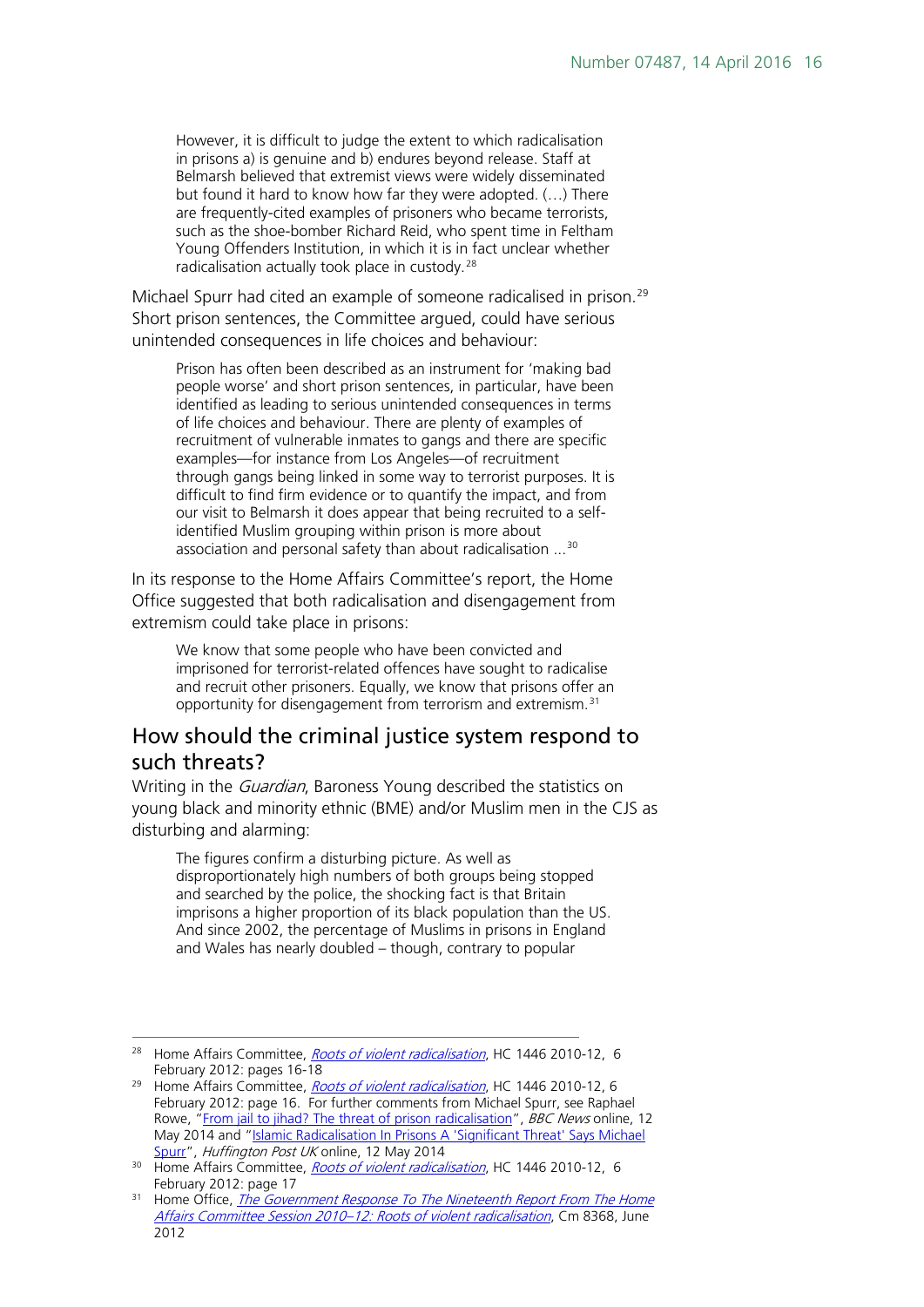perceptions, just 1% are imprisoned for terrorist-related offences.[32](#page-16-1)

Baroness Young gave evidence about radicalisation to the Justice Committee's inquiry into young adult offenders. She emphasised the role of trust and leadership within the CJS and what could happen if trust was lacking:

We cannot run the criminal justice system ... unless there is real trust. Once that breaks down, it becomes a real problem. It is almost like making a pre-emptive strike: "If they're going to see me like this, this is how I'm going to be." That undermines trust and does not allow things to work as smoothly as they might.

On the other hand, we came across some examples where trust has been built up. When a particularly difficult incident took place in one prison that we visited, where some non-Muslim prisoners set light to a copy of the Koran, it was dealt with very quickly, openly and transparently. We were told by the Muslim prisoners in that particular prison that that was due to the leadership in the prison, working very closely with the chaplaincy, which was headed by the imam. That triangle of trust enabled a potentially difficult situation to be handled. $33$ 

<span id="page-16-0"></span>Lessons from abroad: international perspectives

Concerns about radicalisation in prisons are not, though, unique to the UK.

A [study](http://icsr.info/wp-content/uploads/2012/10/1277699166PrisonsandTerrorismRadicalisationandDeradicalisationin15Countries.pdf) by the International Centre for the Study of Radicalisation and Political Violence at King's College, London in 2010 examined the evidence from 15 countries about how people could be radicalised or reformed in prison. Again, the report of the study remarked that religious conversion was not the same as radicalisation.<sup>[34](#page-16-3)</sup> Prison imams were not (the report said) a panacea.<sup>35</sup> The report pointed out that prisons could play both a positive and negative role, in tackling problems of radicalisation and terrorism yet also being places of vulnerability:

- Prisons matter. They have played an enormous role in the narratives of every radical and militant movement in the modern period. They are 'places of vulnerability' in which radicalisation takes place. Yet they have also served as incubators for peaceful change and transformation.
- Much of the current discourse about prisons and radicalisation is negative. But prisons are not just a threat – they can play a positive role in tackling problems of radicalisation and terrorism in society as a whole. Many of the examples in this report demonstrate how prisons can become net contributors to the fight against terrorism.<sup>[36](#page-16-5)</sup>

<span id="page-16-1"></span><sup>&</sup>lt;sup>32</sup> Lola Young, ["Black and Muslim people are the criminal justice system's](http://www.theguardian.com/commentisfree/2014/dec/10/criminal-justice-system-black-muslim-people-britain) greatest [fear"](http://www.theguardian.com/commentisfree/2014/dec/10/criminal-justice-system-black-muslim-people-britain), Guardian online, 10 December 2014

<span id="page-16-3"></span><span id="page-16-2"></span><sup>&</sup>lt;sup>33</sup> [Justice Committee,](http://www.parliament.uk/business/committees/committees-a-z/commons-select/justice-committee/) *[Oral evidence: Young adult offenders](http://data.parliament.uk/writtenevidence/committeeevidence.svc/evidencedocument/justice-committee/young-adult-offenders/oral/27782.html)*, HC 397, 12 January 2016 <sup>34</sup> International Centre for the Study of Radicalisation and Political Violence, *Prisons* and [Terrorism: Radicalisation and De-radicalisation in 15 Countries](http://icsr.info/wp-content/uploads/2012/10/1277699166PrisonsandTerrorismRadicalisationandDeradicalisationin15Countries.pdf), 2010: Introduction

<span id="page-16-5"></span><span id="page-16-4"></span> $35$  Ibid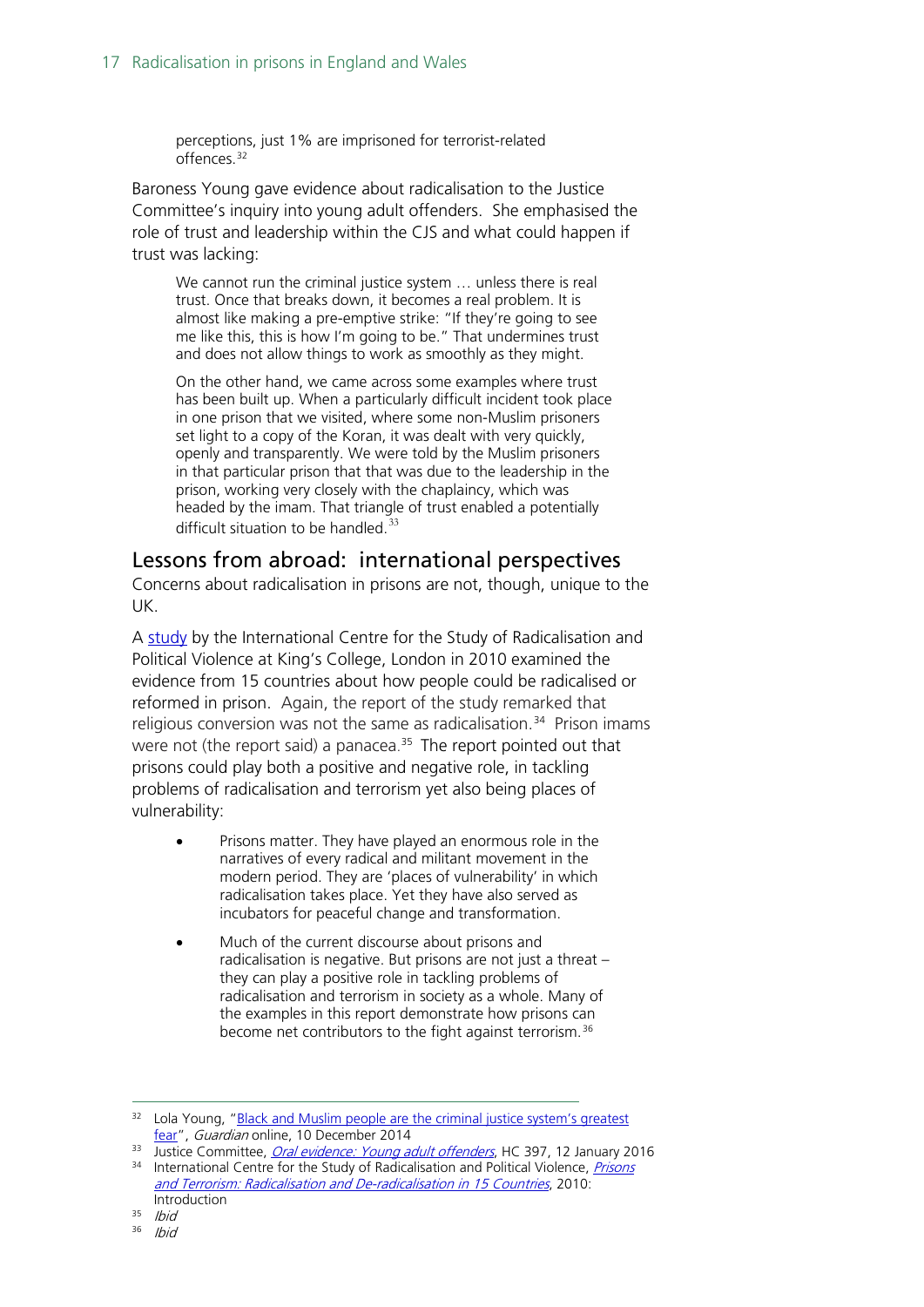On radicalisation, the study examined why prisons might be a breeding ground:

- Prisons are often said to have become breeding grounds for radicalisation. This should come as no surprise. Prisons are 'places of vulnerability', which produce 'identity seekers', 'protection seekers' and 'rebels' in greater numbers than other environments. They provide near-perfect conditions in which radical, religiously framed ideologies can flourish.
- Over-crowding and under-staffing amplify the conditions that lend themselves to radicalisation. Badly run prisons make the detection of radicalisation difficult, and they also create the physical and ideological space in which extremist recruiters can operate at free will and monopolise the discourse about religion and politics.<sup>[37](#page-17-0)</sup>

It was no surprise, the report said, that prisons were breeding grounds for radicalisation, as they provided near-perfect conditions for radical ideologies to flourish:

Prisons are 'places of vulnerability', which produce 'identity seekers', 'protection seekers' and 'rebels' in greater numbers than other environments. They provide near-perfect conditions in which radical, religiously framed ideologies can flourish. While the extent of the problem remains unclear, the potential for prison radicalisation is significant, and the issue clearly needs to be addressed.

Overcrowding and understaffing could (the report went on) exacerbate the problem:

Badly run prisons also create the physical and ideological space in which extremist recruiters can operate at free will and monopolise the discourse about religion and politics.

Although it was unclear whether deradicalisation programmes could help stop terrorism, there was some evidence to suggest that, in the right circumstances, they might:

Whether individual disengagement and de-radicalisation programmes can make a strategic contribution to bringing a terrorist campaign to an end remains to be proven. The programmes that have been examined suggest that they can – as long as the political momentum is no longer with the insurgents and other external conditions are conducive.<sup>[38](#page-17-1)</sup>

The report highlighted too some of the dilemmas about whether to treat terrorist prisoners any differently from others:

Governments everywhere have had to address a trade-off between wanting to treat terrorists 'just like other prisoners' and preventing them from mobilising outside support, recreating operational command structures, and radicalising others. (…) Even within … mixed regimes, however, it rarely seems to be a good

<span id="page-17-0"></span><sup>&</sup>lt;sup>37</sup> International Centre for the Study of Radicalisation and Political Violence, *Prisons* [and Terrorism: Radicalisation and De-radicalisation in 15 Countries](http://icsr.info/wp-content/uploads/2012/10/1277699166PrisonsandTerrorismRadicalisationandDeradicalisationin15Countries.pdf), 2010: Introduction

<span id="page-17-1"></span><sup>38</sup> *Ibid:* page 60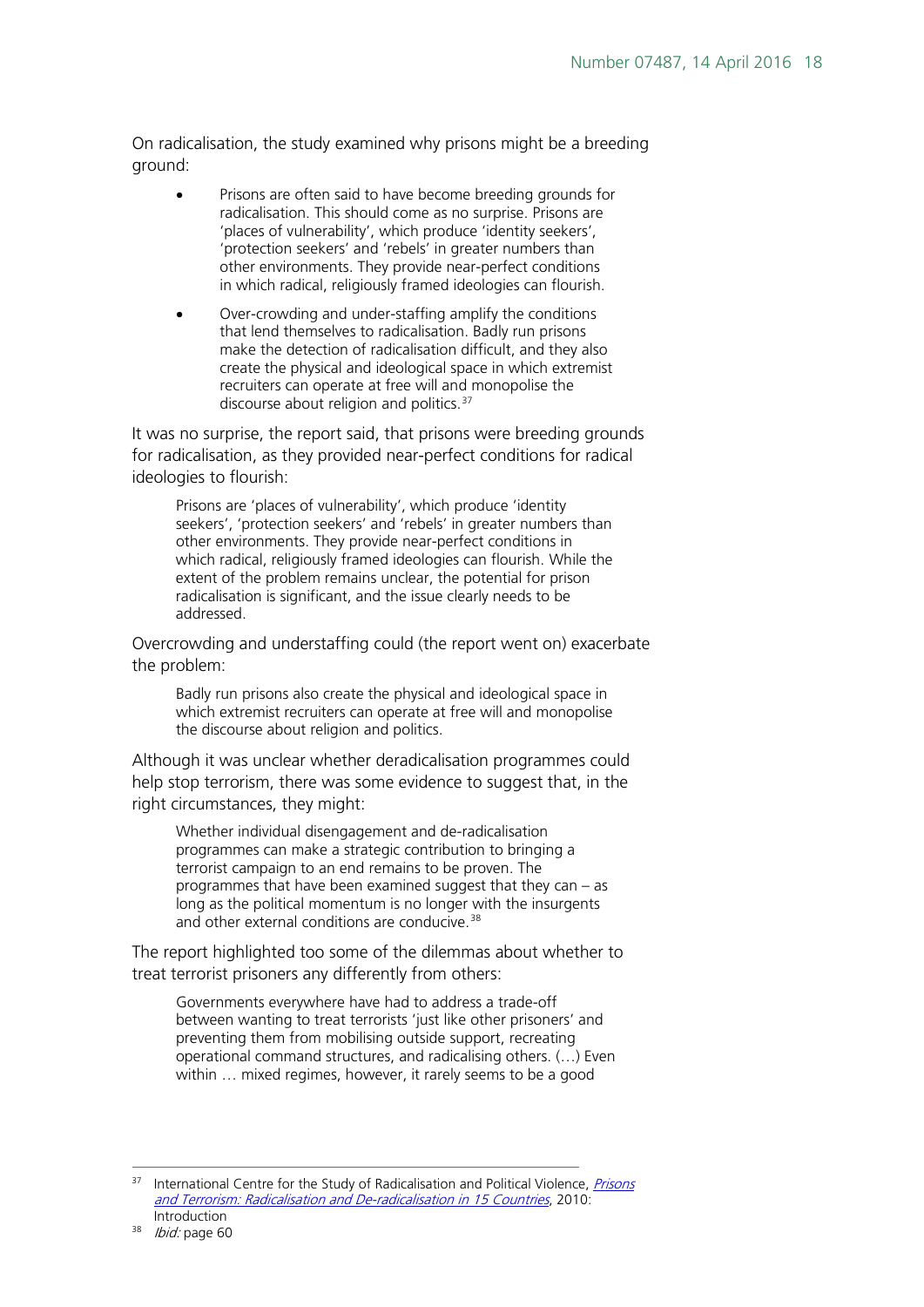idea to bring together leaders with followers and mix ideologues with hangers-on.<sup>[39](#page-18-1)</sup>

The emphasis on "security first" had (it suggested) meant missed opportunities to promote reform and prisons should be more ambitious and innovative in promoting positive influences.

In its conclusions, the report argued that prisons matter and it was important to gain a better understanding of their role in radicalising people and reforming them:

Prisons matter. Often ignored by the public and policymakers, they are important vectors in the process of radicalisation, and they can be leveraged in the fight against it.<sup>[40](#page-18-2)</sup>

### <span id="page-18-0"></span>2.5 Countering radicalisation in prisons

**In January 2016, David Cameron said that prisons should be a place where people were deradicalised, not made worse:**

It is very disturbing that, when people are in our care and when the state is looking after them, on some occasions, they have been radicalised because of what they have heard in prison either from other prisoners, or on occasion, from visiting imams. ... [I]f anything, we must ensure that people who are already radicalised when they go to prison are de-radicalised rather than made worse.<sup>[41](#page-18-3)</sup>

Much of NOMS' National Security Framework document is not publicly available, for reasons of security. Prison Service Instruction 43/2011, Managing and reporting on extremist behaviour in Custody, has not been published outside NOMS. However, NOMS' programme of work to counter extremism was summarised by the then minister, Lord Bach, in February 2009, in response to a question from Baroness Warsi:

The National Offender Management Service is delivering a programme of work to address the risks associated with violent extremism and radicalisation in prisons including improved intelligence gathering; training and awareness-raising for staff, support for chaplaincy teams; and work to research and develop appropriate interventions. Within this programme a series of briefings, written materials and events have been delivered. Work is currently taking place to determine the future training needs. $42$ 

In an article in the *Prison Service Journal* in 2012, a senior official at NOMS noted the growing interest in how prisons deal with terrorism and radicalisation and described the development of NOMS' policies to date:

Alongside a range of awareness raising, training (both internal and external) and briefings, a range of behaviours of potential concern have been identified and formalised to help front line staff understand the complexities of radicalisation and produce assessments of threat, both quantitative and qualitative. One of the most critical areas of work has been attempting to look below

<span id="page-18-1"></span><sup>&</sup>lt;sup>39</sup> International Centre for the Study of Radicalisation and Political Violence, *Prisons* [and Terrorism: Radicalisation and De-radicalisation in 15 Countries](http://icsr.info/wp-content/uploads/2012/10/1277699166PrisonsandTerrorismRadicalisationandDeradicalisationin15Countries.pdf), 2010: page 59  $\overline{a}$ 

<span id="page-18-2"></span> $40$  Ibid

<span id="page-18-3"></span><sup>41</sup> [HC Deb 27 January 2016 c264](http://www.publications.parliament.uk/pa/cm201516/cmhansrd/cm160127/debtext/160127-0001.htm)

<span id="page-18-4"></span><sup>42</sup> [HL Deb 12 February](http://www.publications.parliament.uk/pa/ld200809/ldhansrd/text/90212w0006.htm%2309021280000778) 2009 c241WA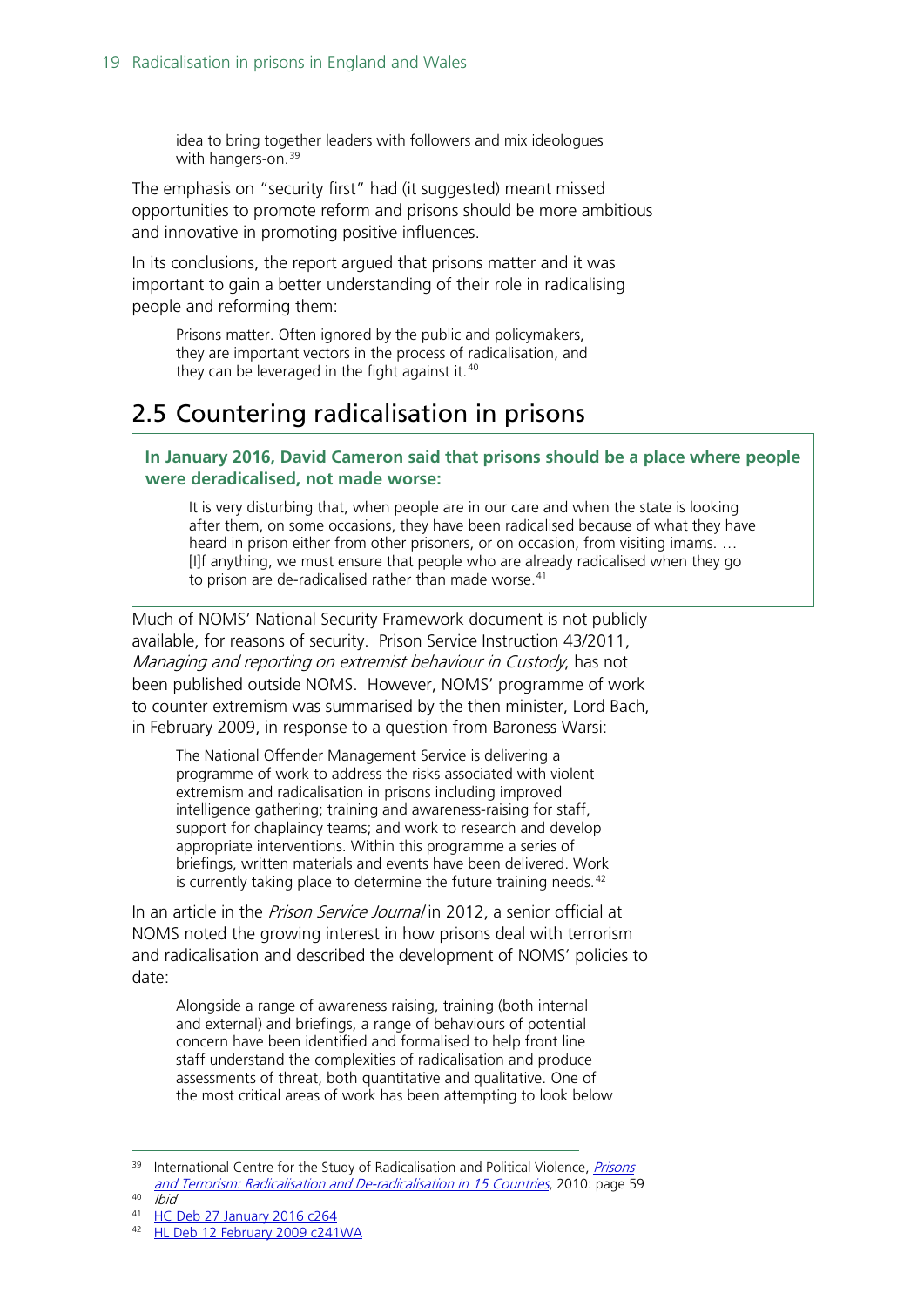the surface behaviours to understand the risk factors and the most appropriate response to them. (…)

The ability of NOMS staff to engage directly with extremists who not only have undergone a process of radicalisation but have gone to the extreme of acting on their ideology is a privileged one, not readily available to any other sector of government. A programme of activity, led by forensic psychologists, undertook extensive fieldwork to understand the dynamics and drivers behind the radicalisation and criminal acts of a number of terrorist offenders. This work resulted in a digest of learning which became the basis for the development of bespoke interventions and a framework for the formulation of case management.

 $(\ldots)$ 

The role of the chaplaincy and specifically of Muslim chaplains and imams in responding to the risks posed by extremism and radicalisation has been much discussed. It was a key focus of the EPWG and is one of the areas of greatest divergence in terms of scale and nature of provision between England and Wales and other administrations where provision of spiritual and pastoral support can be patchy and uncoordinated.<sup>[43](#page-19-0)</sup>

The Ibaana programme was at one point mooted to target the small number of Muslim prisoners holding entrenched extremist views. It was mentioned by the Prime Minister's task force on tackling radicalisation and extremism:

5.3.2 **Appropriately recruited Muslim Prison Chaplains are already employed to challenge the extremist views of prisoners** and to provide religious direction for Muslim prisoners. Using their experience, they are developing the 'Ibaana' programme, designed to target the small number of prisoners with the most entrenched extremist views. One-to-one sessions over several hours with a trained chaplain will be used to challenge the theological arguments used by these prisoners to justify their extremist views.<sup>[44](#page-19-1)</sup>

The programme was never implemented and it was confirmed in July 2015 that it had been cancelled, although it might be replaced:

The Secretary of State has also asked the Ministry of Justice, supported by external expertise, to review our overall approach to dealing with Islamist extremism in prisons and probation. This will include considering whether the Ibaana programme should be replaced and if so what a replacement should look like.<sup>[45](#page-19-2)</sup>

In a speech in February [2016 on prison reform,](https://www.gov.uk/government/speeches/prison-reform-prime-ministers-speech) David Cameron suggested that a new approach might be needed, to deal with prisoners identified as extremist or vulnerable to extremism:

We have around 1,000 prisoners who have been identified as extremist or vulnerable to extremism.

And we know, through intimidation, violence and grooming, some of these individuals are preying on the weak, forcing

<span id="page-19-0"></span><sup>&</sup>lt;sup>43</sup> Richard Pickering, "Terrorism, Extremism, Radicalisation and The Offender [Management System —](http://www.crimeandjustice.org.uk/sites/crimeandjustice.org.uk/files/PSJ%20September%202012%20No.%20203.pdf) The Story So Far", Prison Service Journal, September 2012 No 203, pages 9-11

<span id="page-19-1"></span><sup>44</sup> HM Government, Tackling extremism in the UK: Report from the Prime Minister's [Task Force on Tackling Radicalisation and Extremism](https://www.gov.uk/government/uploads/system/uploads/attachment_data/file/263181/ETF_FINAL.pdf), December 2013: page 6

<span id="page-19-2"></span><sup>45</sup> [PQ HL1769, 24 July 2015](http://www.parliament.uk/written-questions-answers-statements/written-question/lords/2015-07-21/HL1769)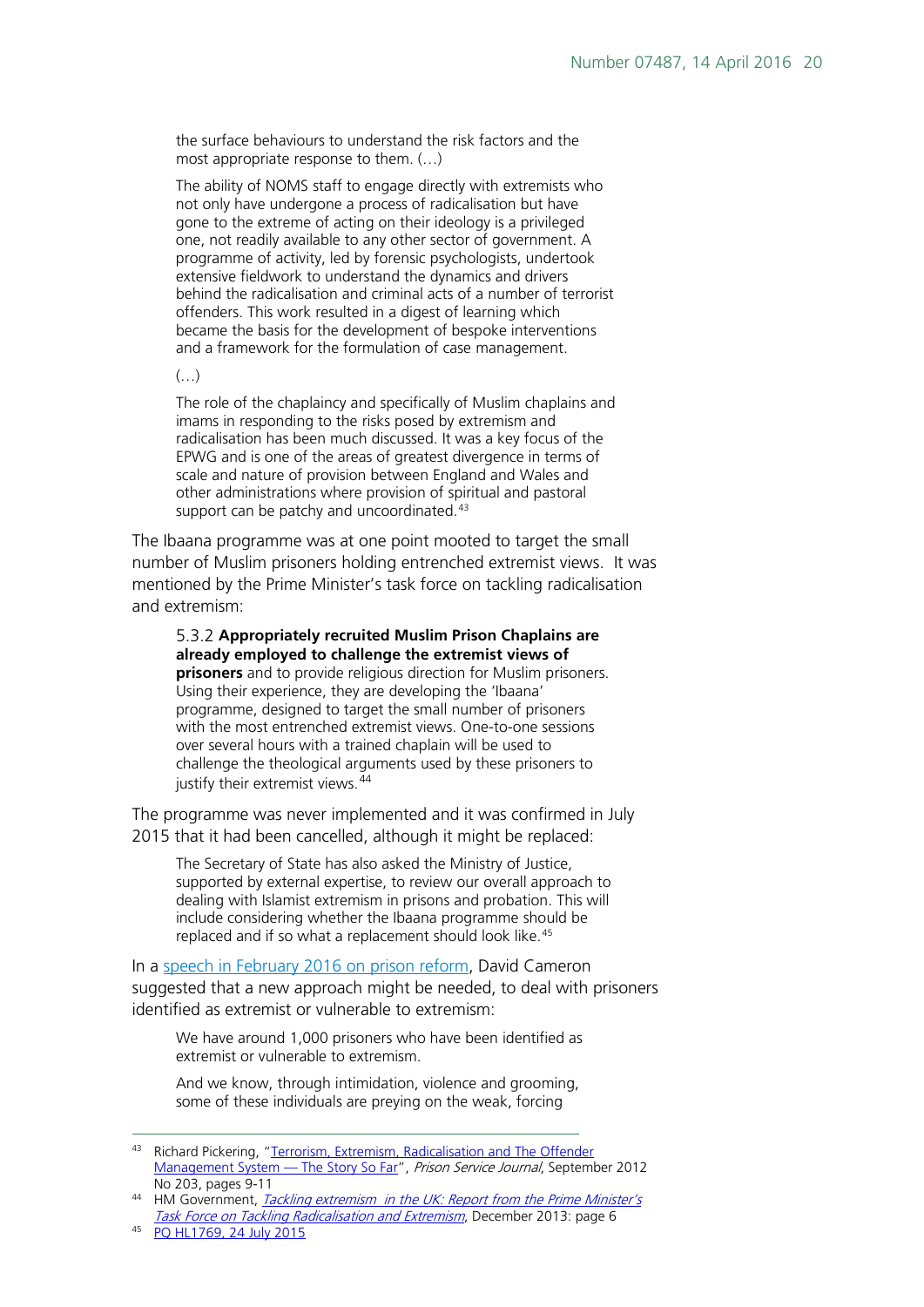conversions to Islam and spreading their warped view of the world.

I understand not only what a problem this is causing for prison management who are trying to deliver a safe environment, but also what a danger the risk of radicalisation poses for public safety when prisoners are released.

 $(\ldots)$ 

And I want to be clear: I am prepared to consider major changes: from the imams we allow to preach in prison to changing the locations and methods for dealing with prisoners convicted of terrorism offences, if that is what is required.<sup>[46](#page-20-1)</sup>

It was reported that this new approach might entail ending the policy of dispersal (that is, locating high risk prisoners in several prisons in the high security estate) and convicted terrorist prisoners might instead be put in one prison, dubbed the "British Alcatraz":

The government is seriously considering placing all convicted Islamist terrorist prisoners in England and Wales in a single secure unit, a proposal for a "British Alcatraz" that is prompting alarm among prison chiefs.

 $(\ldots)$ 

However, a leading counter-terror expert warned that bringing together all convicted Islamist prisoners in one "jail within a jail" risks creating a focal point for public protests.<sup>[47](#page-20-2)</sup>

# <span id="page-20-0"></span>2.6 Review by Ian Acheson of radicalisation in prisons

Ministers have recently reiterated their determination to deal with radicalisation in prisons.

In January this year, the junior minister for prisons, probation and rehabilitation, Andrew Selous, outlined the steps being taken to tackle it:

<span id="page-20-1"></span>Prime Minister's Office and MoJ, *[Prison reform: Prime Minister's speech](https://www.gov.uk/government/speeches/prison-reform-prime-ministers-speech)*, 8 February 2016  $\overline{a}$ 

<span id="page-20-2"></span><sup>&</sup>lt;sup>47</sup> Alan Travis "*[UK government considers single secure jail unit for Islamist](http://www.theguardian.com/society/2016/feb/12/government-considers-single-supermax-jail-islamist-terrorists)* [terrorists"](http://www.theguardian.com/society/2016/feb/12/government-considers-single-supermax-jail-islamist-terrorists), Guardian online, 13 February 2016. The proposal for one prison to hold all convicted terrorist prisoners (if such a proposal emerges) would have some similarities to a "supermax" prison. As the Howard League for Penal Reform notes, the idea of a single maximum security prison was put forward by Lord Mountbatten in 1966 but was not implemented, with the policy of dispersal being introduced instead: "The current system for imprisoning those who are deemed to need high security conditions stems from the 1960s, following some high profile escapes. The 1966 investigation by Lord Mountbatten (Mountbatten 1966) suggested a single maximum security prison (like the supermax prisons in the United States) and a categorisation system. The latter recommendation led to the four categories that are still in place today – A, B, C and D (see Prison Service Order 0900 – Categorisation and Allocation). Prisoners who are given a category A rating are those prisoners whose escape would be highly dangerous or a threat to national security. The idea of a supermax prison was superseded by the recommendations of the Radzinowicz Committee (ACPS 1968), which led to the development of the dispersal prison system. Dispersal prisons are high security training prisons for long term prisoners – usually category A and B but sometimes category C." [Howard League for Penal Reform, [Prison information bulletin 4: High Security](https://d19ylpo4aovc7m.cloudfront.net/fileadmin/howard_league/user/online_publications/High_Security_Prison_Bulletin_4.pdf) Prisons: Prisoner perspectives, 2008]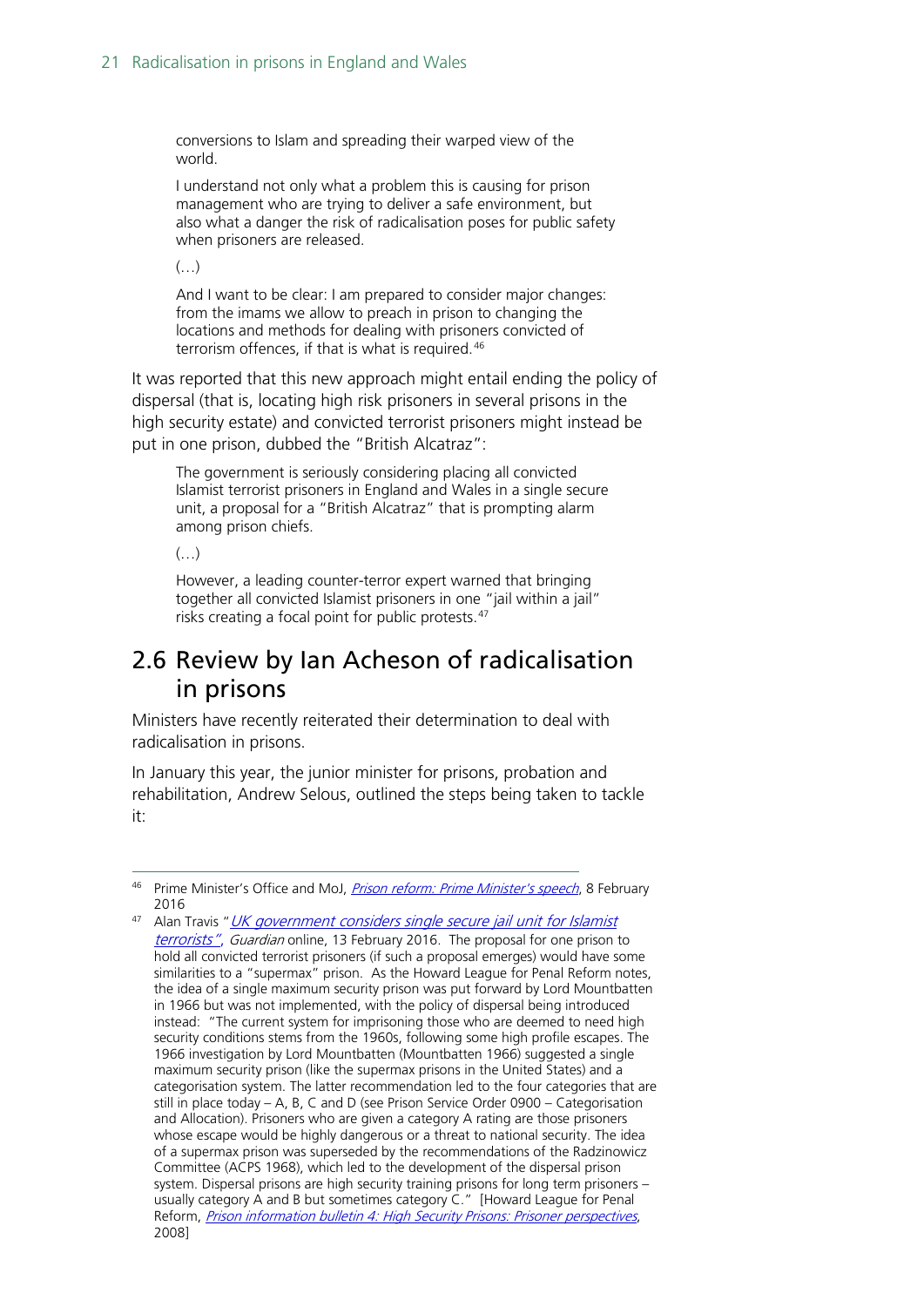As the threat evolves, we evolve our response. I can tell her that we are strengthening the training for new prison officers to ensure that they are able to tackle criminal activity in whatever form it takes within prisons. As the Secretary of State said earlier, he has asked the Department to review its approach to dealing with Islamist extremism in prisons, and we await that report shortly.[48](#page-21-1)

Earlier that day, the Lord Chancellor and Secretary of State for Justice, Michael Gove, had described the review (led by former prison governor Ian Acheson) of relevant security concerns and the spread of peer-topeer radicalisation:

Radicalisation in prison is a genuine danger not just in England, but across the European Union. That is why we have charged a former prison governor, Ian Acheson, with reviewing how we handle not just the security concerns, but the dangerous spread of peer-to-peer radicalisation in our prisons. It is also the case that, in appointing a new chief inspector to follow on from the excellent work of Nick Hardwick, the experience of Peter Clarke in this particular area will count very much in his favour.

 $(\ldots)$ 

Across the House, there is a recognition that we must deal not with only violent extremism, but with extremism itself. Those who seek to radicalise and to inject the poison of Islamism into the minds of young men need to be countered every step of the way.[49](#page-21-2)

### <span id="page-21-0"></span>2.7 Is NOMS doing enough?

The Prison Officers' Association (POA) has accused NOMS of not doing enough. Islamic extremists, it alleges, are actively seeking prison sentences or jobs in prison, to attempt to radicalise prisoners. The review therefore needed (in the POA's view) to look more widely at the problems:

But Glyn Travis, assistant general secretary of the POA, told the Guardian the problem of radicalisation was "far wider than imams", and accused the justice secretary and the head of the National Offender Management Service (NOMS) of "burying their heads in the sand" over the situation.

"The probe has to have a far wider reach," he said. "We have concerns that Islamist extremists are deliberately getting custodial sentences in order to target vulnerable prisoners.

"They are often clever and well educated and can brainwash young people."<sup>[50](#page-21-3)</sup>

<span id="page-21-1"></span><sup>48</sup> [HC Deb 26 January](http://www.publications.parliament.uk/pa/cm201516/cmhansrd/cm160126/debtext/160126-0001.htm) 2016 c146

<span id="page-21-2"></span><sup>49</sup> [HC Deb 26 January 2016 cc127-8](http://www.publications.parliament.uk/pa/cm201516/cmhansrd/cm160126/debtext/160126-0001.htm)

<span id="page-21-3"></span><sup>&</sup>lt;sup>50</sup> David Batty, "Islamists actively seek prison sentences to radicalise other convicts, say [officers"](http://www.theguardian.com/society/2015/dec/12/islamists-radicalise-convicts-prison-officers), Guardian online, 12 December 2015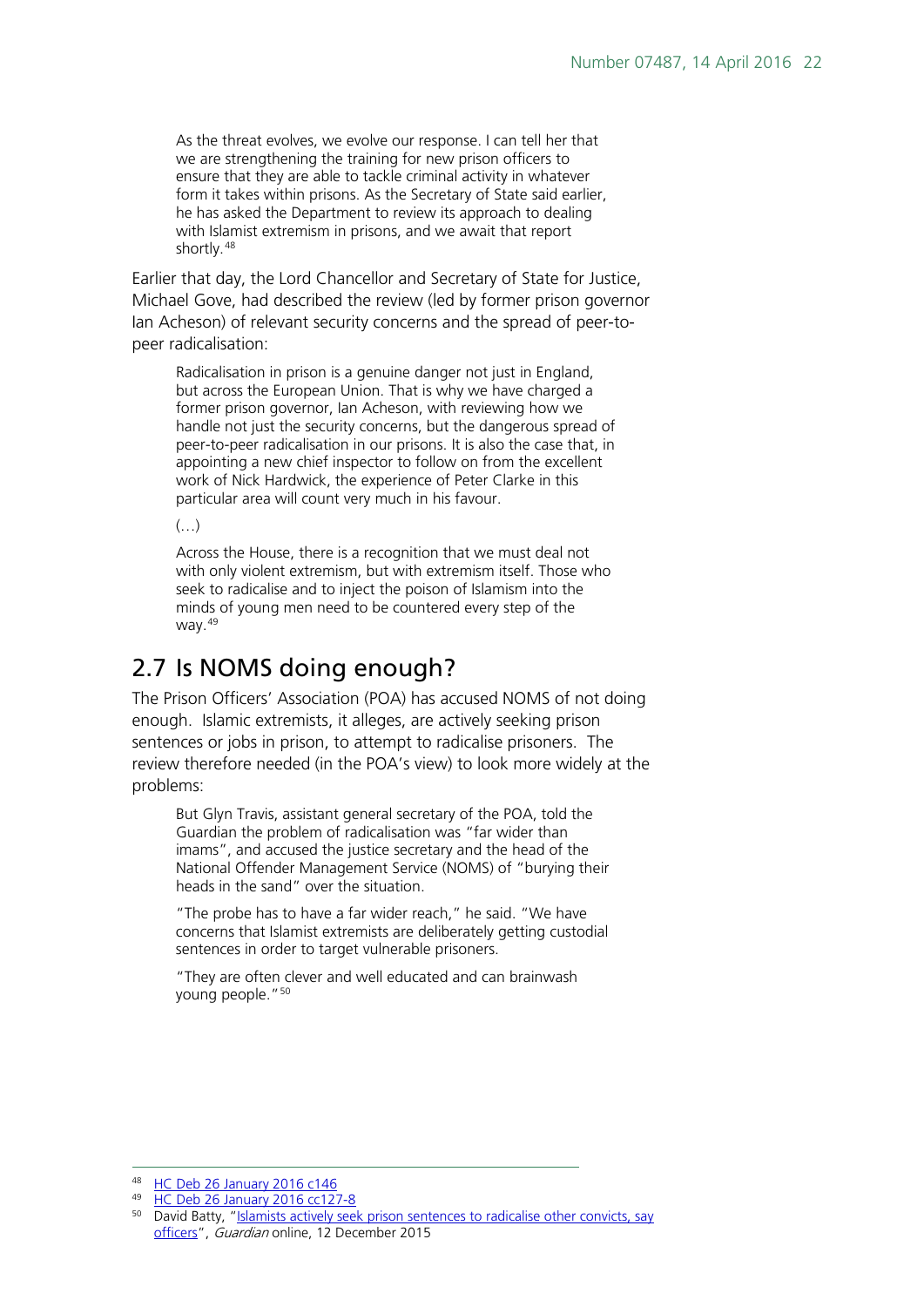# <span id="page-22-0"></span>3. The growth in the Muslim prison population

Another recent trend has been the huge rise in the number of Muslim prisoners. That is not to say, of course, that Muslim prisoners are necessarily extremists or terrorists.

An [article on the](http://www.bbc.co.uk/news/uk-31794599) **BBC News** website examines this trend. It observes that the Muslim prison population has more than doubled, but this is not attributable either to the growth of the UK Muslim population nor to convictions for terrorism offences:

The media focus on terrorism might lead some to think that the Muslim prisoner population increase is linked to convictions of Islamist extremists. But the figures don't bear that out either.<sup>[51](#page-22-2)</sup>

There have been some well-publicised instances of conversion and radicalisation within prison but NOMS' stance is that there is no conclusive evidence of radical Islamisation.[52](#page-22-3)

# <span id="page-22-1"></span>3.1 Prison population by religion

The appended table 1a shows the total prison population in England and Wales has risen from just under 83,400 at 30 June 2009 to just under 85,000 at 31 December 2015, a rise of almost 2%.

In terms of religious identity, the largest rise in the number of prisoners identifying themselves as a particular religion in percentage terms has been the number of prisoners identifying themselves as Jewish (81%) albeit from a low base. The number of prisoners identifying themselves as Muslim has risen by 24% and Christian by 4.5% while prisoners identifying themselves as "No religion" has fallen by 11%.

At 31 December 2015, the proportion of prisoners identifying themselves as Christian was 49.5%, as No religion 30.6%, as Muslim 14.5% and the remaining categories 5.4%. Since 30 June 2009, the proportion of prisoners identifying themselves as Christian has risen by 1.2 percentage points, as Muslim by 2.6 percentage points while those identifying themselves as No religion has fallen by 4.4 percentage points. The chart below tracks the change in the proportion of prisoners identifying themselves as Muslim over the period.

Some information about the prison population and, in particular, Muslim prisoners is in the Commons Library briefing **Prison** [population statistics](http://researchbriefings.files.parliament.uk/documents/SN04334/SN04334.pdf) (July 2013). More recent data are in the [Prison population:](http://researchbriefings.files.parliament.uk/documents/SN02620/SN02620.pdf)  Social [Indicators page](http://researchbriefings.files.parliament.uk/documents/SN02620/SN02620.pdf) (November 2015).

<span id="page-22-2"></span><sup>&</sup>lt;sup>51</sup> Danny Shaw, ["Why the surge in Muslim](http://www.bbc.co.uk/news/uk-31794599) prisoners?", *BBC News* online, 11 March 2015  $\overline{a}$ 

<span id="page-22-3"></span> $52$  The shoe bomber Richard Reid is said to have converted to Islam while in prison, although [this article from the BBC website](http://news.bbc.co.uk/1/hi/uk/1731568.stm) suggests that he was radicalised after his release. ["Who is Richard Reid?", BBC News online, 28 December 2001]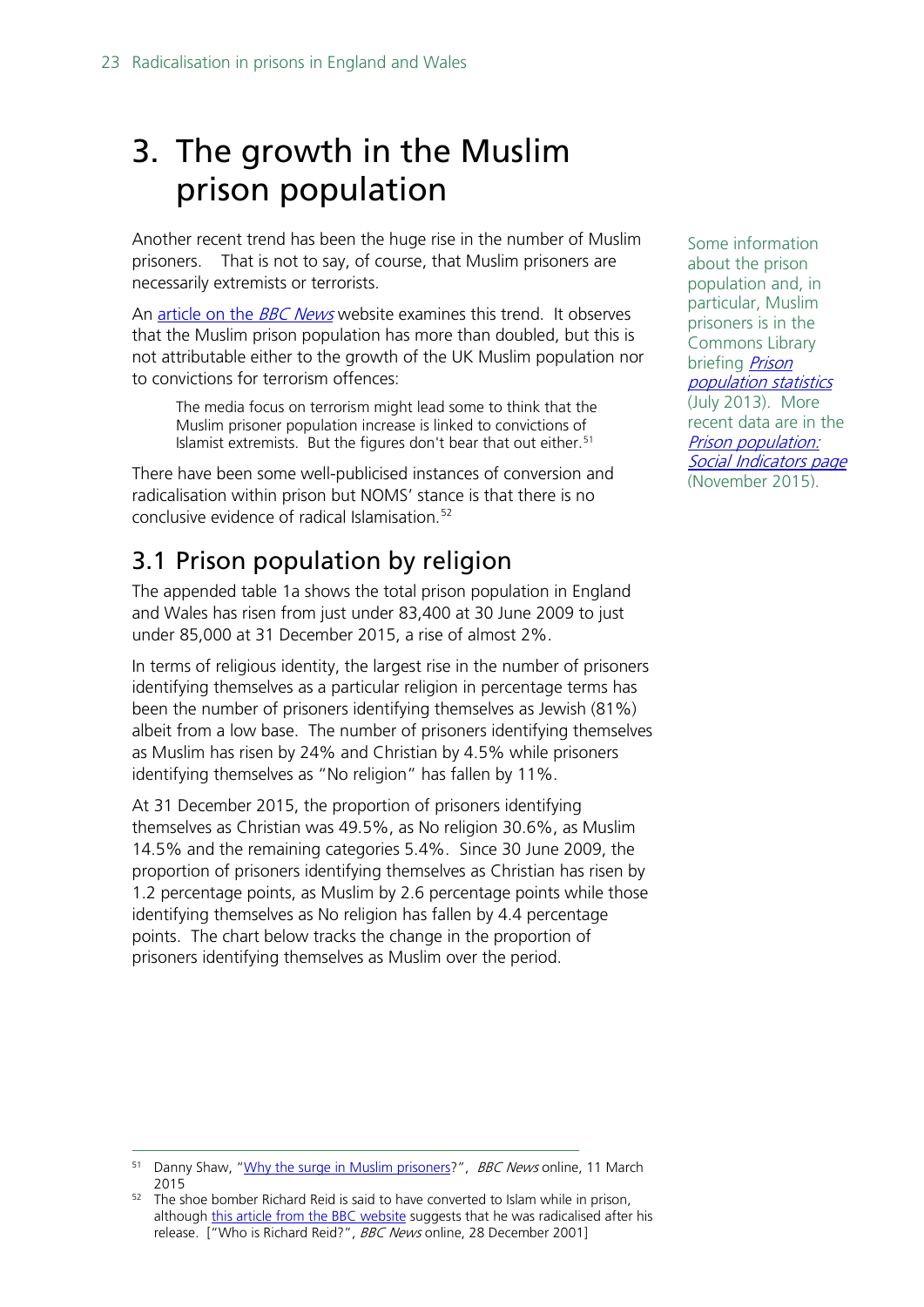

The proportion of prisoners identifying themselves as differing religions can be compared with the general population. In the 2011 Census, just over 33 million people in England and Wales identified themselves as Christian (59% of the usual resident population) - the largest religious group. Muslims made up the second largest religious group with 2.7 million people (5% of the population). The number of people who reported that they did not have a religion was just over 14 million (25% of the population).  $53$ 

### <span id="page-23-0"></span>3.2 How does NOMS' approach to tackling radicalisation affect Muslim prisoners?

For the most part, NOMS' approach is not to have separate regimes for Muslim prisoners, but to meet the needs of Muslim prisoners (and other prisoners with particular needs) within the regime of the prison. There is, for example, no separate Muslim prisoners' strategy, although this has been called for in the past.

In 2008, the then junior justice minister, Shahid Malik, confirmed (in response to a PQ about Whitemoor prison) that it was not NOMS policy to locate prisoners according to their religion:

Prison Service policy is for prisoners to be allocated to prisons appropriate to their security category; safety and security; individual needs in respect of sentence planning; as well as taking into account matters such as the continuation of family contact. It is not policy to locate prisoners in particular prisons or any part of a prison on the grounds of religion.<sup>[54](#page-23-2)</sup>

<span id="page-23-1"></span><sup>53</sup> ONS, [What does the Census tell us about religion in 2011?](http://webarchive.nationalarchives.gov.uk/20160105160709/http:/www.ons.gov.uk/ons/rel/census/2011-census/detailed-characteristics-for-local-authorities-in-england-and-wales/sty-religion.html) 16 May 2013  $\overline{a}$ 

<span id="page-23-2"></span>[HC Deb 12 November](http://www.publications.parliament.uk/pa/cm200708/cmhansrd/cm081112/text/81112w0005.htm%2308111229001636) 2008 c1162W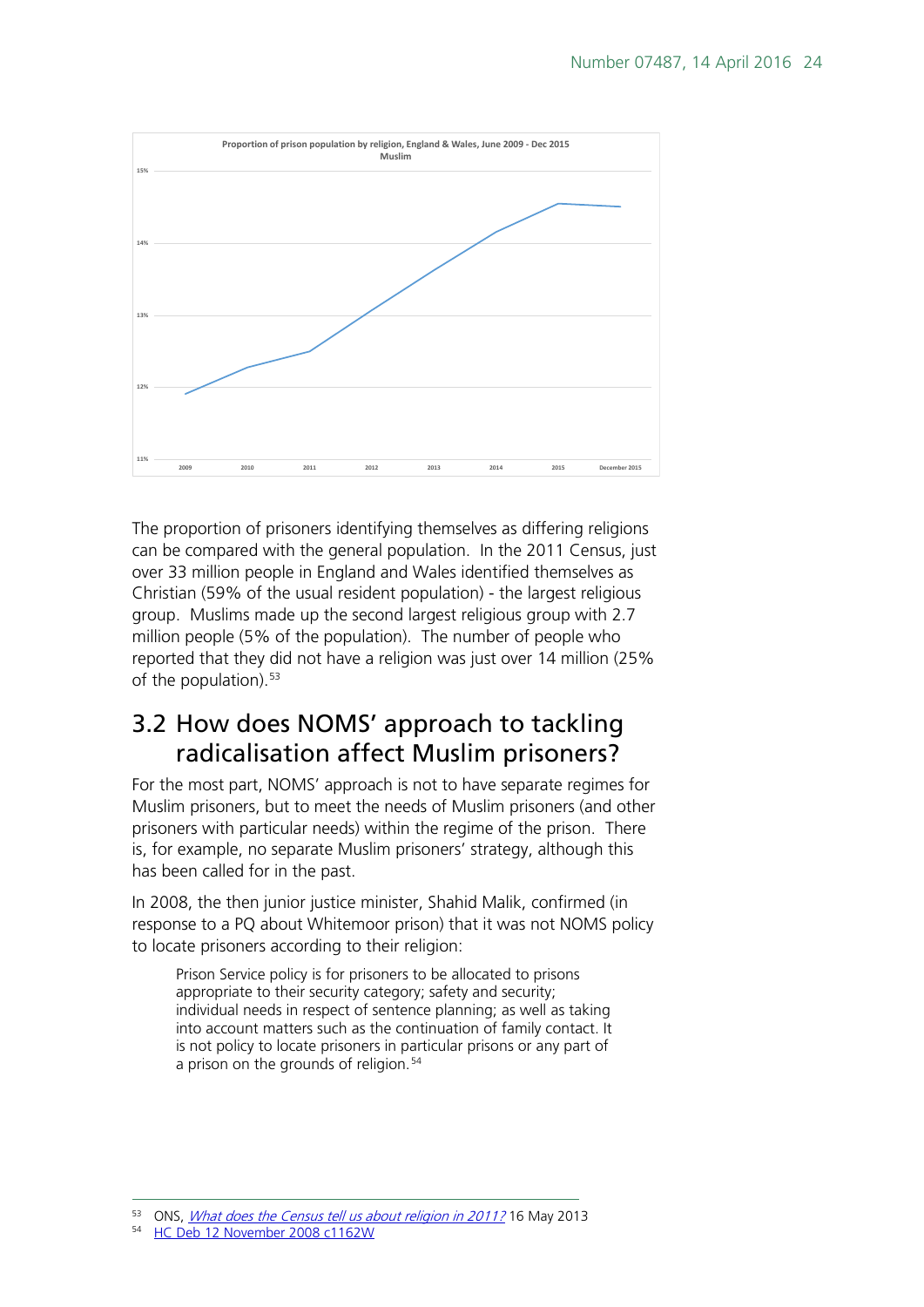# <span id="page-24-0"></span>3.3 Why is there no separate strategy for Muslim prisoners?

In its [equalities report for 2009-10,](https://www.gov.uk/government/uploads/system/uploads/attachment_data/file/294164/NOMS_equalities_annual_report_2009-10.pdf) NOMS reported the outcome of a Muslim prisoner scoping study (MPSS), which had concluded that there was no need for a separate strategy:

The MPSS found evidence to support the HMCIP finding that Muslim prisoner perceptions are more negative than those of non-Muslim prisoners. However, many of the issues and concerns raised, whilst distinct in certain obvious respects, were consistent with those facing other groups of prisoners who also sometimes have aspects of their identity overlooked. The MPSS therefore concluded – in line with the approach set out in Race Review 2008 – that rather than developing a separate strategy for Muslim prisoners, the focus should be on delivering services fairly and improving staff-prisoner relationships across the board. [55](#page-24-3)

Action had, though, been taken at national and local level:

Whilst no separate strategy resulted from the study, the issues raised by the study's findings were tackled through a series of actions both at national level – including providing prisons with the capacity to monitor outcomes for prisoners by religious affiliation and developing and rolling out faith awareness training for staff – and locally, by each establishment working through a checklist for ensuring that the faith needs of all groups are met.<sup>[56](#page-24-4)</sup>

### <span id="page-24-1"></span>3.4 NOMS' policies

The [NOMS single equality scheme for 2009-12](http://www.justice.gov.uk/downloads/publications/noms/2009/noms-single-equality-scheme.pdf) discussed religion and belief, offering an overview of how policy has developed:

The 2003 investigation by the CRE found some failures to meet the faith needs of BME prisoners, and in particular Muslims. The Race Review 2008 concludes that there has been significant progress since that time, with the majority of issues having been fully addressed. (…)

 $\left( \ldots \right)$ 

The Race Review also reports the HMCIP finding that a smaller proportion of Muslim prisoners than non-Muslim prisoners feel that their religious beliefs are respected, and HMCIP have since found that Muslim perceptions about other aspects of prison life, and particularly safety and relationships with staff, are consistently less favourable than those of non-Muslims.<sup>[57](#page-24-5)</sup>

### <span id="page-24-2"></span>3.5 HMCIP thematic review of the experience of Muslim prisoners

The then HM Chief Inspector of Prisons, Dame Anne Owers, published the report of her [thematic review of the experience of Muslim prisoners](https://www.justiceinspectorates.gov.uk/hmiprisons/wp-content/uploads/sites/4/2014/04/Muslim_prisoners_2010_rps.pdf) in June 2010. The report painted a complex picture:

The headline finding, from surveys and interviews, is that Muslim prisoners report more negatively on their prison experience, and

Prison Service Instruction 51/2011 (revised November 2013) sets out policy on [faith and pastoral](http://www.justice.gov.uk/downloads/offenders/psipso/psi-2011/psi-51-2011-faith-pastoralcare.doc)  [care for prisoners.](http://www.justice.gov.uk/downloads/offenders/psipso/psi-2011/psi-51-2011-faith-pastoralcare.doc)

NOMS' [service](https://www.gov.uk/government/uploads/system/uploads/attachment_data/file/494370/2015-11-11_Faith_and_Pastoral_Care_P3.0_FINAL.pdf)  [specification for](https://www.gov.uk/government/uploads/system/uploads/attachment_data/file/494370/2015-11-11_Faith_and_Pastoral_Care_P3.0_FINAL.pdf) faith [and pastoral care of](https://www.gov.uk/government/uploads/system/uploads/attachment_data/file/494370/2015-11-11_Faith_and_Pastoral_Care_P3.0_FINAL.pdf)  [prisoners](https://www.gov.uk/government/uploads/system/uploads/attachment_data/file/494370/2015-11-11_Faith_and_Pastoral_Care_P3.0_FINAL.pdf) (2015) is also available on the gov.uk website.

<sup>&</sup>lt;sup>55</sup> NOMS, *<u>[Equalities Annual Report](https://www.gov.uk/government/uploads/system/uploads/attachment_data/file/294164/NOMS_equalities_annual_report_2009-10.pdf) 2009-2010</u>:* page 4  $\overline{a}$ 

<span id="page-24-4"></span><span id="page-24-3"></span> $56$  Ibid

<span id="page-24-5"></span><sup>&</sup>lt;sup>57</sup> NOMS, Promoting Equality in Prisons and Probation: The National Offender [Management Service Single Equality Scheme 2009–2012](http://www.justice.gov.uk/downloads/publications/noms/2009/noms-single-equality-scheme.pdf), March 2009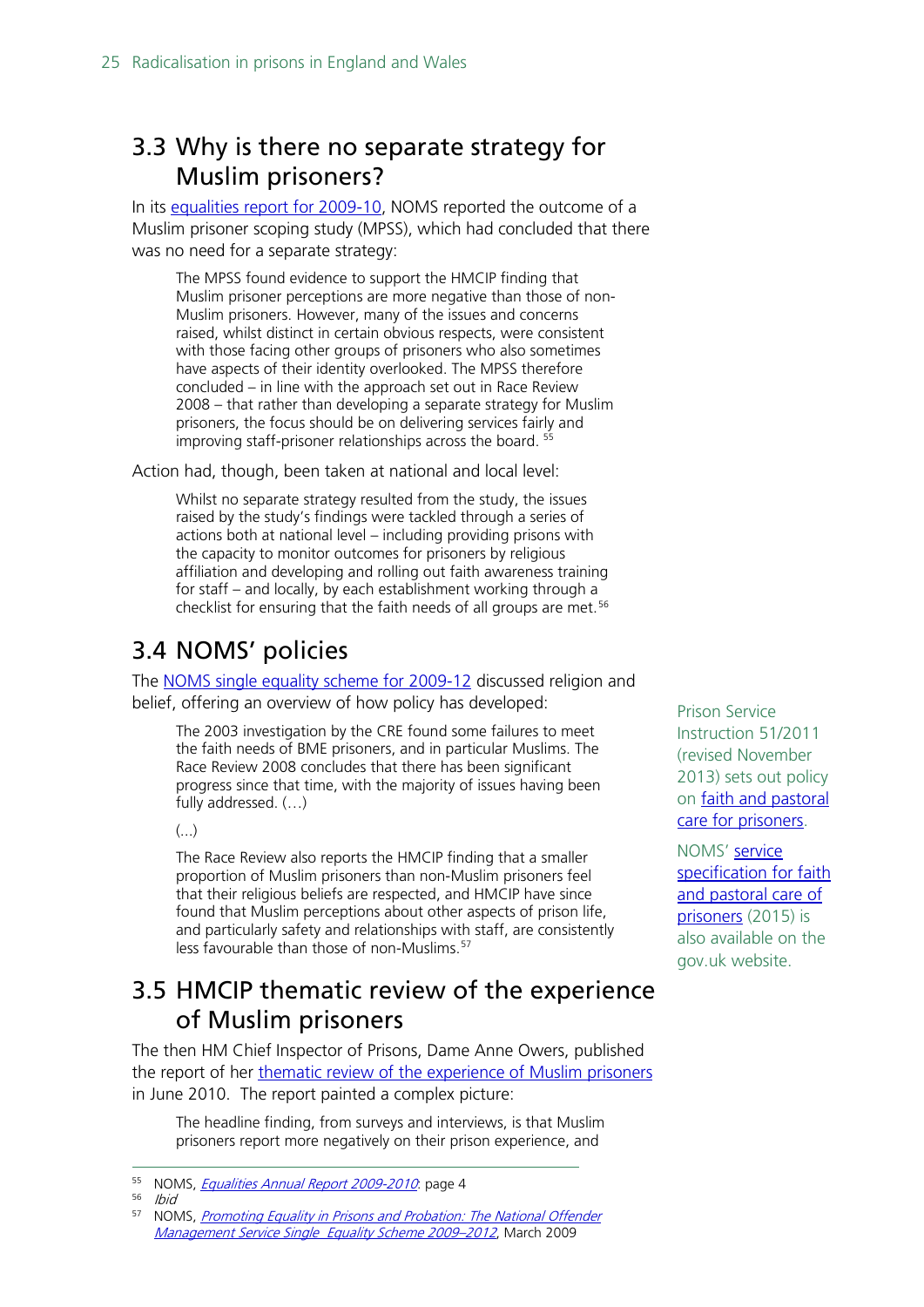particularly their safety and their relationship with staff, than other prisoners – this is even more pronounced than the discrepancy between the reported experiences of black and minority ethnic prisoners compared to white prisoners. The differential perception has slightly lessened over the last three years, but is still pronounced. On the positive side, Muslims were more likely than non-Muslims to report that their faith needs were met in prisons, reflecting the strengthening of the role of Muslim chaplains. Beneath those headlines, however, are some more complex findings.<sup>[58](#page-25-0)</sup>

Dame Anne observed that, although much attention was being paid to preventing extremism and radicalisation, there was still no strategy for meeting the needs of Muslim prisoners:

2.7 … However, a strategy for meeting the needs of Muslim prisoners has not materialised, nor has monitoring by religion. At the same time, identifying extremism and preventing radicalisation have become major NOMS policy concerns and directly affect Muslims. The focus on extremism has been driven by the government's counter-terrorism strategy, known as CONTEST. One component of this is Prevent, which aims to stop people becoming terrorists or supporting violent extremists. The Prevent strategy has five key strands: challenging violent extremist ideology; disrupting those who promote violent extremism and supporting the institutions where they are active, including prisons; supporting individuals who are being targeted and recruited; increasing the resilience of communities to violent extremism; and addressing grievances that can otherwise be exploited. Importantly, the Prevent strategy also states that work is needed to 'reduce inequalities, tackle racism and other forms of extremism' because, for example, 'reducing inequalities undermines the narrative pushed by Al-Qaida and by promoters of violent extremism, which relies on encouraging a sense of victimhood.'[59](#page-25-1)

The Prison Reform Trust welcomed the report:

 $\overline{a}$ 

Commenting on the report Juliet Lyon, director of the Prison Reform Trust, said:

The Prison Reform Trust welcomes this timely report and its recognition of the important work conducted in prisons by Muslim chaplains. Too often Muslim prisoners are seen as potential extremists in the making instead of a diverse population in need of a safe environment, individual supervision and support and proper preparation for release.<sup>[60](#page-25-2)</sup>

The report was debated in the Lords in July 2010. In that debate, Lord McNally suggested that the evidence of radicalisation in prisons was not conclusive:

I do not have precise figures on conversions [to Islam within prisons], but I know the background to this question of whether or not there is radical Islamisation in prisons. The studies that I have been shown reveal no conclusive evidence of this, although

<span id="page-25-0"></span><sup>&</sup>lt;sup>58</sup> HM Chief Inspector of Prisons, *[Muslim prisoners' experiences: A thematic review](https://www.justiceinspectorates.gov.uk/hmiprisons/wp-content/uploads/sites/4/2014/04/Muslim_prisoners_2010_rps.pdf)*, June 2010: Introduction. Pages 7 and 8 of the report offer a summary of its findings. Recommendations and good practice are set out on pages 43 and 44.

<span id="page-25-2"></span><span id="page-25-1"></span><sup>59</sup> *Ibid:* Background, page 10  $60$  Prison Reform Trust, PRT response to Muslim prisoners thematic report by HM [Prisons Inspectorate](http://www.prisonreformtrust.org.uk/PressPolicy/News/vw/1/ItemID/25), 8 June 2010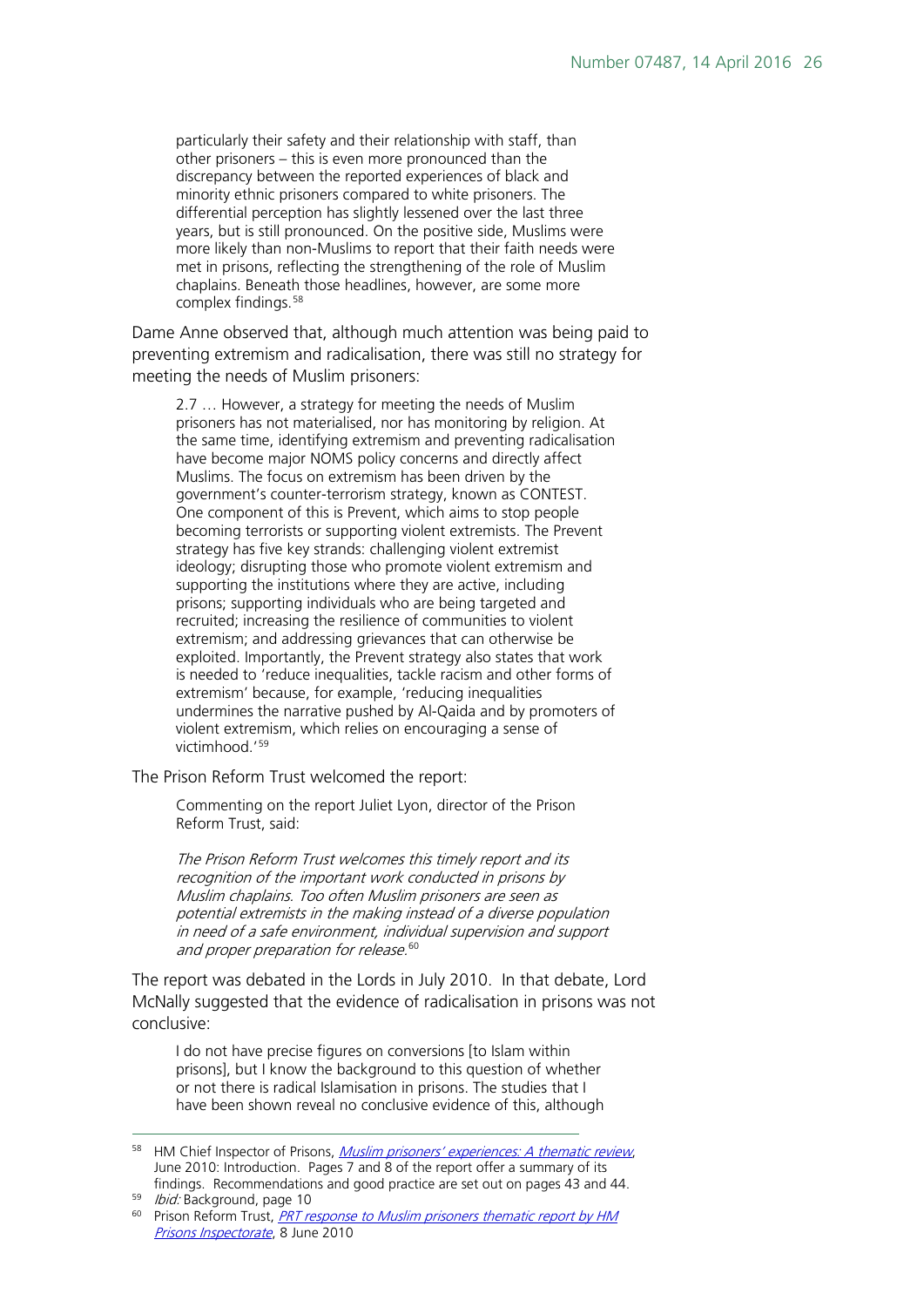there are examples which give rise to concern. The staff and the wider Prison Service keep a close eye on imams in prisons. Bringing them in to lecture, preach and minister within prisons has been one of the benefits, but we must make sure that it is a positive influence, as the noble Lord suggested.

 $\left( \ldots \right)$ 

On the dangers of radicalisation in prison, in many ways prison staff reflect the fears of our wider society. Therefore, it is worth reminding people that only 80 of those in prison are there for terrorist offences and that the vast majority of convictions are not terrorist-related. What we must not do - and we have some hard lessons to learn from drug regimes - is think that people go to prison as Muslims or having converted to Islam and are then radicalised.<sup>[61](#page-26-1)</sup>

In response to a question from Lord Dholakia about why Muslims were over-represented in the prison population and one from the Bishop of Chester about staff attitudes and relationships between prisoners and staff, Lord McNally outlined some training initiatives. <sup>[62](#page-26-2)</sup>

### <span id="page-26-0"></span>3.6 Role of prison chaplains

The views and concerns of Muslim chaplains were described in the report by HM Chief Inspector of Prisons. Many (for example) considered that staff lacked confidence in dealing with Muslim prisoners and focused too much on security issues:

The Muslim chaplains we interviewed gave four main concerns, most of which echoed those raised by prisoners. A lack of staff understanding of Islam was the main issue. Nearly all chaplains felt that staff had negative misconceptions about Islam and needed focused training on Islamic beliefs and culture. Many thought that staff lacked confidence in dealing with Muslim prisoners and focused too heavily on security risks. They also complained of a lack of time to fulfil their duties and, particularly, to see new converts. As a result, they were hindered in their effectiveness as a key part of the Prison Service's approach to managing the risk of radicalisation, and unable to provide assurance to staff. Linked to this was a perception that they were not trusted by the prison authorities to tackle the signs of radicalisation. Finally, they complained about enduring frailties in provision of appropriate food and canteen products for Muslim prisoners. The persistence of cross-contamination of utensils, occasional lack of care in providing halal food, and expense of Islamic items, such as prayer mats, were all particularly criticised.<sup>[63](#page-26-3)</sup>

In response to a PQ in the Lords in February 2011, Baroness Hanham (junior minister at the Department for Communities and Local Government) said that prison chaplains had a critical role to play:

The Government recognise the value of chaplains, of all faiths. They have a critical role to play in universities and prisons, including offering spiritual guidance to students and offenders, as well as providing wider, more generic pastoral support. Universities and prisons will want to continue finding the most

<span id="page-26-1"></span><sup>61</sup> [HL Deb 12 July 2010 c508-9](http://www.publications.parliament.uk/pa/ld201011/ldhansrd/text/100712-0001.htm%231007125000024)

<sup>62</sup> [HL Deb 12 July 2010 c508-9](http://www.publications.parliament.uk/pa/ld201011/ldhansrd/text/100712-0001.htm%231007125000024)

<span id="page-26-3"></span><span id="page-26-2"></span><sup>63</sup> HM Chief Inspector of Prisons, [Muslim prisoners' experiences: A thematic review](https://www.justiceinspectorates.gov.uk/hmiprisons/inspections/muslim-prisoners-experiences-a-thematic-review/), June 2010: Summary, page 8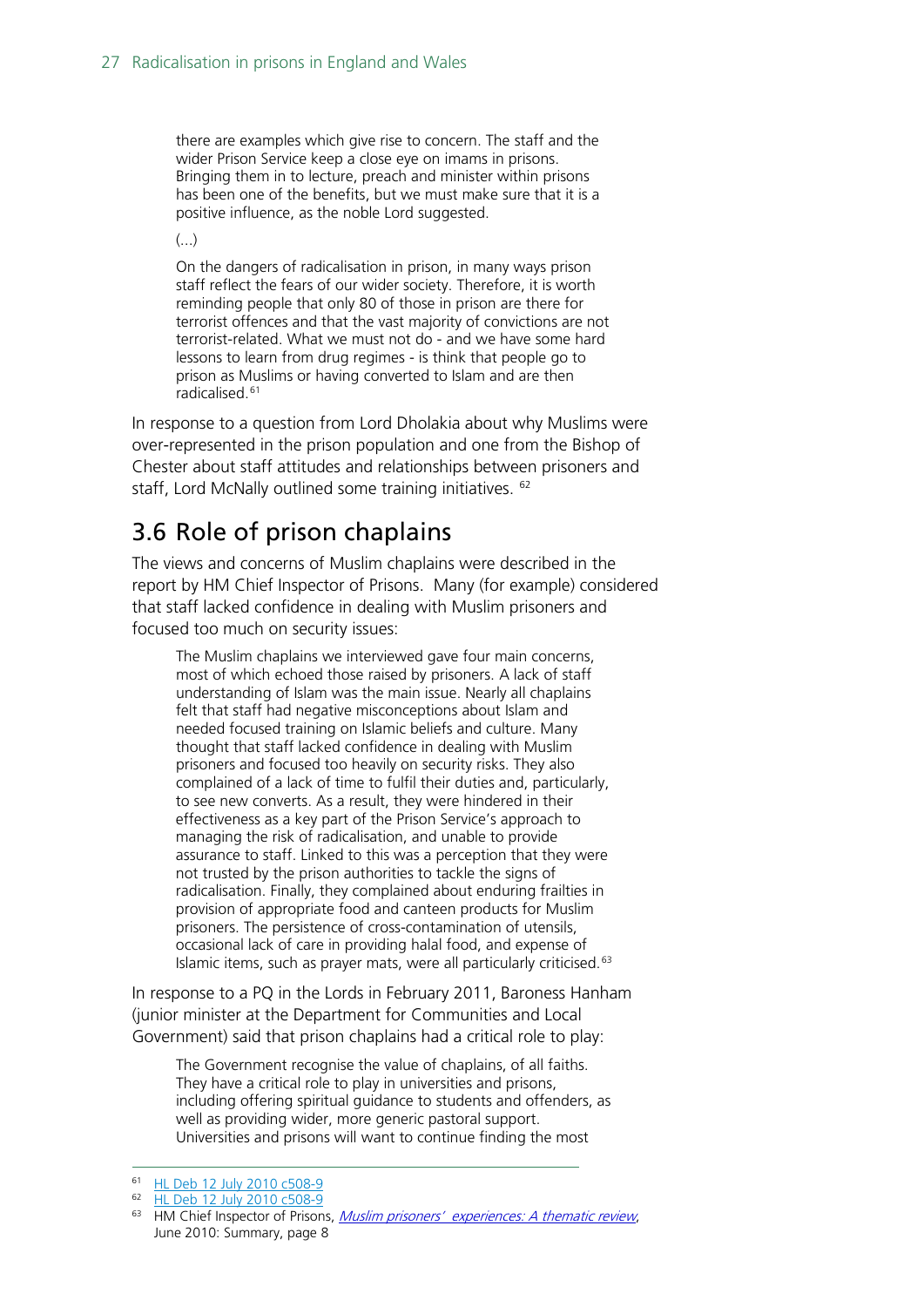appropriate ways to support people on matters of faith and citizenship.

<span id="page-27-0"></span>The Government's Prevent strategy, which aims to stop people becoming terrorists or supporting terrorism, has identified universities and prisons as playing an important part in helping vulnerable individuals resist the influence of terrorist radicalisers. The Prevent strategy is currently under review.<sup>[64](#page-27-0)</sup>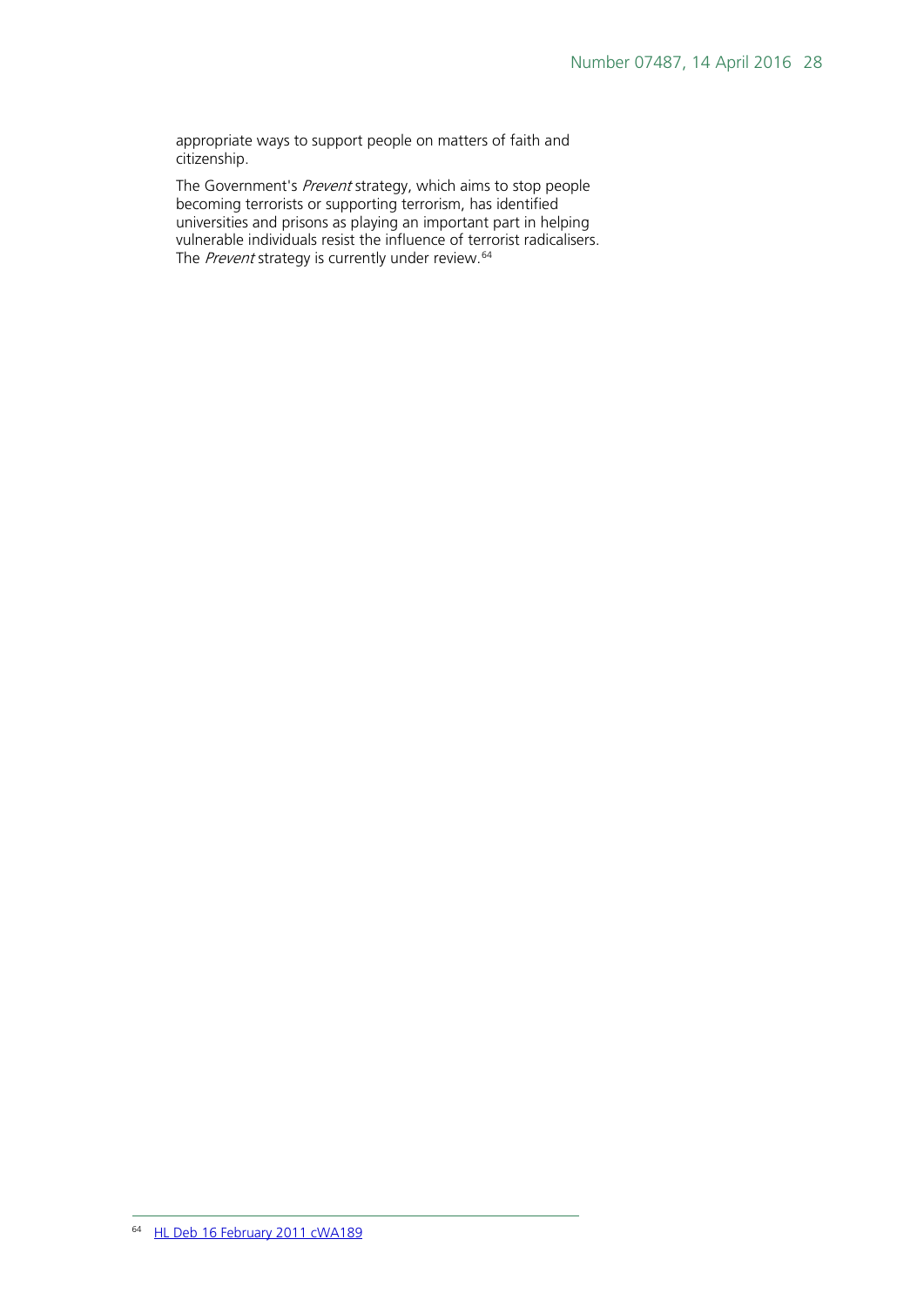# <span id="page-28-0"></span>4. The experience in Scotland

The *Prevent* duty quidance for Scotland sets out how prisons should work with offenders:

72. This responsibility for public protection and reducing reoffending gives prisons and criminal justice services a clear and important role both in working with offenders convicted of terrorism or terrorism-related offences and in preventing other offenders from being drawn into terrorism and the extremist ideas that are used to legitimise terrorism and are shared by terrorist groups.[65](#page-28-2)

It goes on to detail how prisons should ensure that risk assessments are done and what interventions might be appropriate.

# <span id="page-28-1"></span>4.1 Prison population by religion

The appended table 2a shows the total prison population in Scotland has risen from just under 7,800 at 30 June 2008 to just under 7,900 at 30 June 2013, a rise of 1.6%.

In terms of religious identity, the largest rise in the number of prisoners identifying themselves as a particular religion in percentage terms has been the number of prisoners identifying themselves as having no religion (22%) and Muslim (17%) while prisoners identifying themselves as Christian has fallen by 7%.

At 30 June 2013, the proportion of prisoners identifying themselves as Christian was 45%, as No religion 41.5% and as Muslim 2.5%. This compares to the number of people in the population at the 2011 census where 54% of people identified themselves as Christion, 1.4% as Muslim and 36.7% as no religion.<sup>[66](#page-28-3)</sup>

<span id="page-28-3"></span><sup>66</sup> Scottish Government website, [Demographics,](http://www.gov.scot/Topics/People/Equality/Equalities/DataGrid/Religion/RelPopMig) 13 April 2016

<span id="page-28-2"></span><sup>&</sup>lt;sup>65</sup> HM Government and Scottish Government, Revised Prevent Duty Guidance: [Scotland: Guidance for specified Scottish authorities on the duty in the Counter-](https://www.gov.uk/government/uploads/system/uploads/attachment_data/file/445978/3799_Revised_Prevent_Duty_Guidance__Scotland_V2.pdf)[Terrorism and Security Act 2015 to have due regard to the need to prevent people](https://www.gov.uk/government/uploads/system/uploads/attachment_data/file/445978/3799_Revised_Prevent_Duty_Guidance__Scotland_V2.pdf)  [from being drawn into terrorism,](https://www.gov.uk/government/uploads/system/uploads/attachment_data/file/445978/3799_Revised_Prevent_Duty_Guidance__Scotland_V2.pdf) March 2015 (revised July 2015): page 16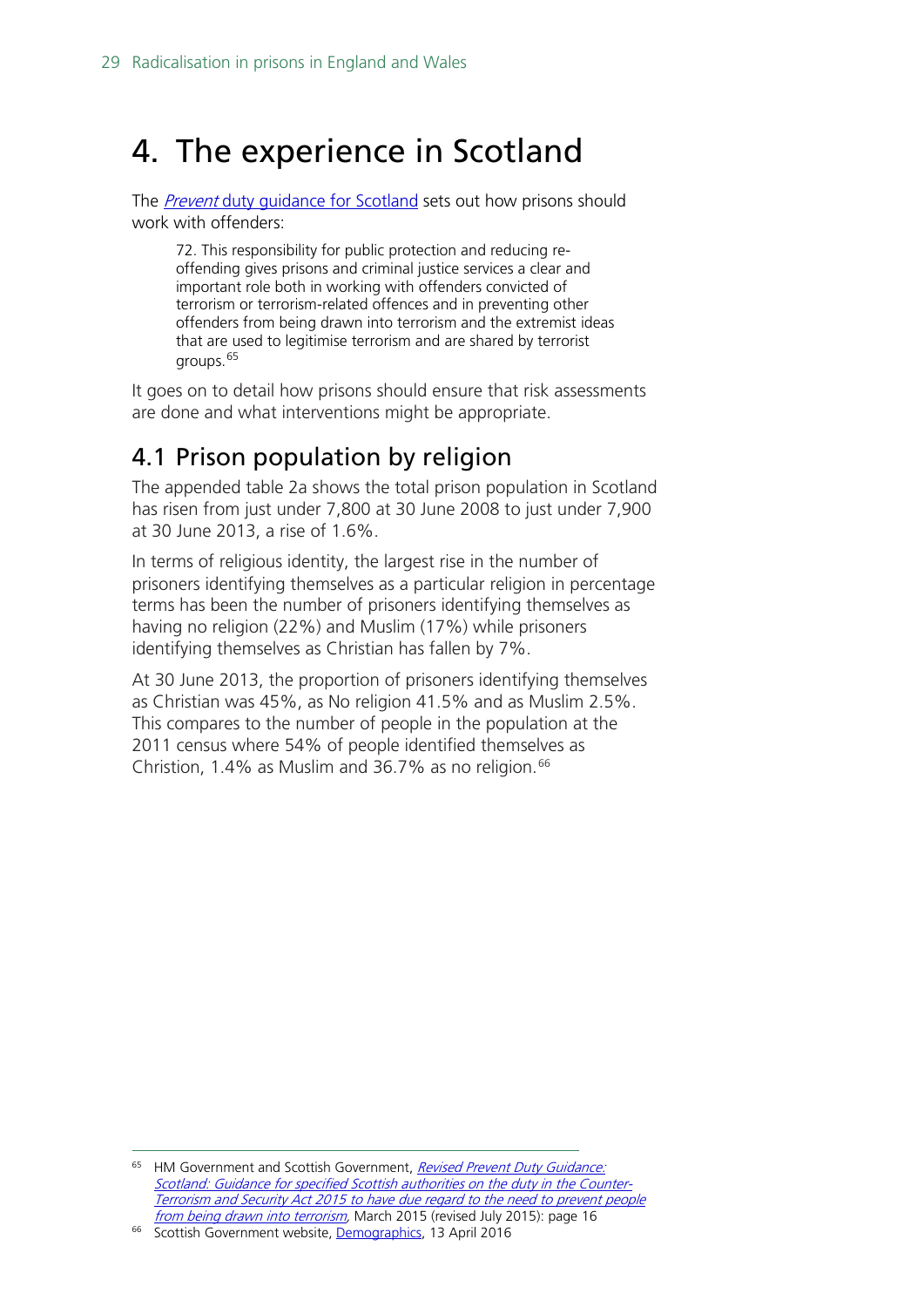#### Appendix 1: Prison population by religion (England and Wales)

#### **Table 1a: Prison population by religion, at 30 June**

England and Wales

|                        |        |        |        |        |        |        |        | December 2015 |                             |
|------------------------|--------|--------|--------|--------|--------|--------|--------|---------------|-----------------------------|
|                        | 2009   | 2010   | 2011   | 2012   | 2013   | 2014   | 2015   |               | as % of total<br>in custody |
| <b>All Christian</b>   | 40,244 | 41,226 | 42,511 | 43,176 | 42,341 | 42,706 | 42,678 | 42,063        | 49.5%                       |
| Anglican               | 21,428 | 20,526 | 19,713 | 18,898 | 17,516 | 16,873 | 16,230 | 15,835        | 18.6%                       |
| Free Church            | 1,187  | 1,147  | 1,136  | 1,047  | 1,002  | 1,021  | 861    | 848           | 1.0%                        |
| Roman Catholic         | 14,087 | 14,437 | 15,001 | 15,237 | 15,367 | 15,535 | 15,564 | 15,197        | 17.9%                       |
| <b>Other Christian</b> | 3,542  | 5,116  | 6,661  | 7,994  | 8,456  | 9,277  | 10,023 | 10,183        | 12.0%                       |
| Muslim                 | 9,932  | 10,437 | 10,672 | 11,248 | 11,426 | 12,106 | 12,543 | 12,328        | 14.5%                       |
| Hindu                  | 431    | 435    | 452    | 456    | 451    | 447    | 476    | 438           | 0.5%                        |
| Sikh                   | 661    | 669    | 711    | 777    | 799    | 732    | 788    | 705           | 0.8%                        |
| <b>Buddhist</b>        | 1,817  | 1,872  | 1,793  | 1,756  | 1,638  | 1,629  | 1,556  | 1,543         | 1.8%                        |
| Jewish                 | 220    | 233    | 228    | 252    | 268    | 319    | 372    | 398           | 0.5%                        |
| Other religious group  | 835    | 911    | 1,010  | 1,058  | 1,308  | 1,565  | 1,307  | 1,383         | 1.6%                        |
| Non recognised         | 11     | 24     | 17     | 19     | 14     | 28     | 10     | 11            | 0.0%                        |
| No religion            | 29,201 | 26,830 | 26,113 | 25,269 | 24,484 | 25,619 | 26,284 | 26,007        | 30.6%                       |
| Not recorded           | 39     | 2,365  | 1,867  | 2,037  | 1,113  | 358    | 179    | 92            | 0.1%                        |
| Total                  | 83,391 | 85,002 | 85,374 | 86,048 | 83,842 | 85,509 | 86,193 | 84,968        |                             |

Source:

MoJ, *Offender Management Statistics Quarterly* , various editions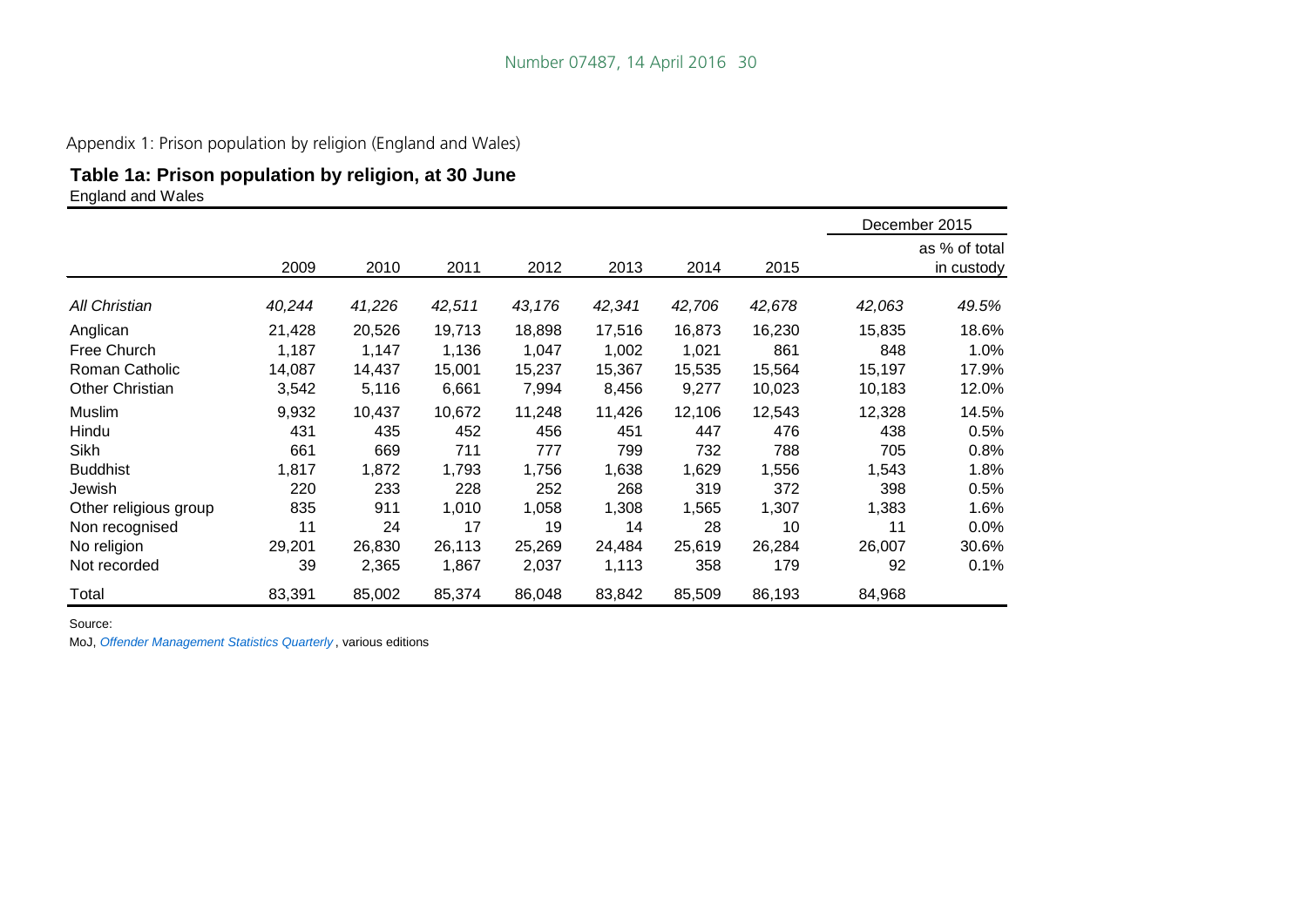#### Appendix 2: Prison population by religion (Scotland)

### **Table 2a: People in custody by religion at 30 June**

Scotland

|                           |       |       |       |                |       | 2013  |                                       |
|---------------------------|-------|-------|-------|----------------|-------|-------|---------------------------------------|
|                           | 2008  | 2009  | 2010  | 2011           | 2012  |       | as % of total<br>in custody<br>(2013) |
| <b>Church Of Scotland</b> | 2,486 | 2,538 | 2,448 | 2,386          | 2,293 | 2,145 | 27.2%                                 |
| Roman Catholic            | 1,793 | 1,905 | 1,861 | 1,840          | 1,875 | 1,784 | 22.6%                                 |
| <b>Other Christian</b>    | 335   | 341   | 336   | 331            | 329   | 357   | 4.5%                                  |
| Muslim                    | 168   | 167   | 180   | 183            | 196   | 201   | 2.5%                                  |
| <b>Buddhist</b>           | 33    | 47    | 35    | 30             | 24    | 20    | 0.3%                                  |
| Jehovah Witness           | 4     | 2     | 3     | $\overline{2}$ | 4     |       |                                       |
| Sikh                      | 10    | 9     | 8     | 8              | 10    | 11    | 0.1%                                  |
| Hindu                     | 2     | 2     | 3     | 4              | 7     | 5     | 0.1%                                  |
| Jewish                    | 3     | 4     | 3     | 5              | 6     | 9     | 0.1%                                  |
| Mormon                    | 3     | 4     | 5     | 6              | 7     |       |                                       |
| Other                     | 110   | 77    | 59    | 71             | 65    | 78    | 1.0%                                  |
| None                      | 2,814 | 3,087 | 3,042 | 3,240          | 3,439 | 3,273 | 41.5%                                 |
| Total                     | 7,761 | 8,183 | 7,983 | 8,106          | 8,255 | 7,883 | 100%                                  |

Source:

Scottish Government, *Prison statistics and population projections Scotland and Prison Statistics Scotland* , various edition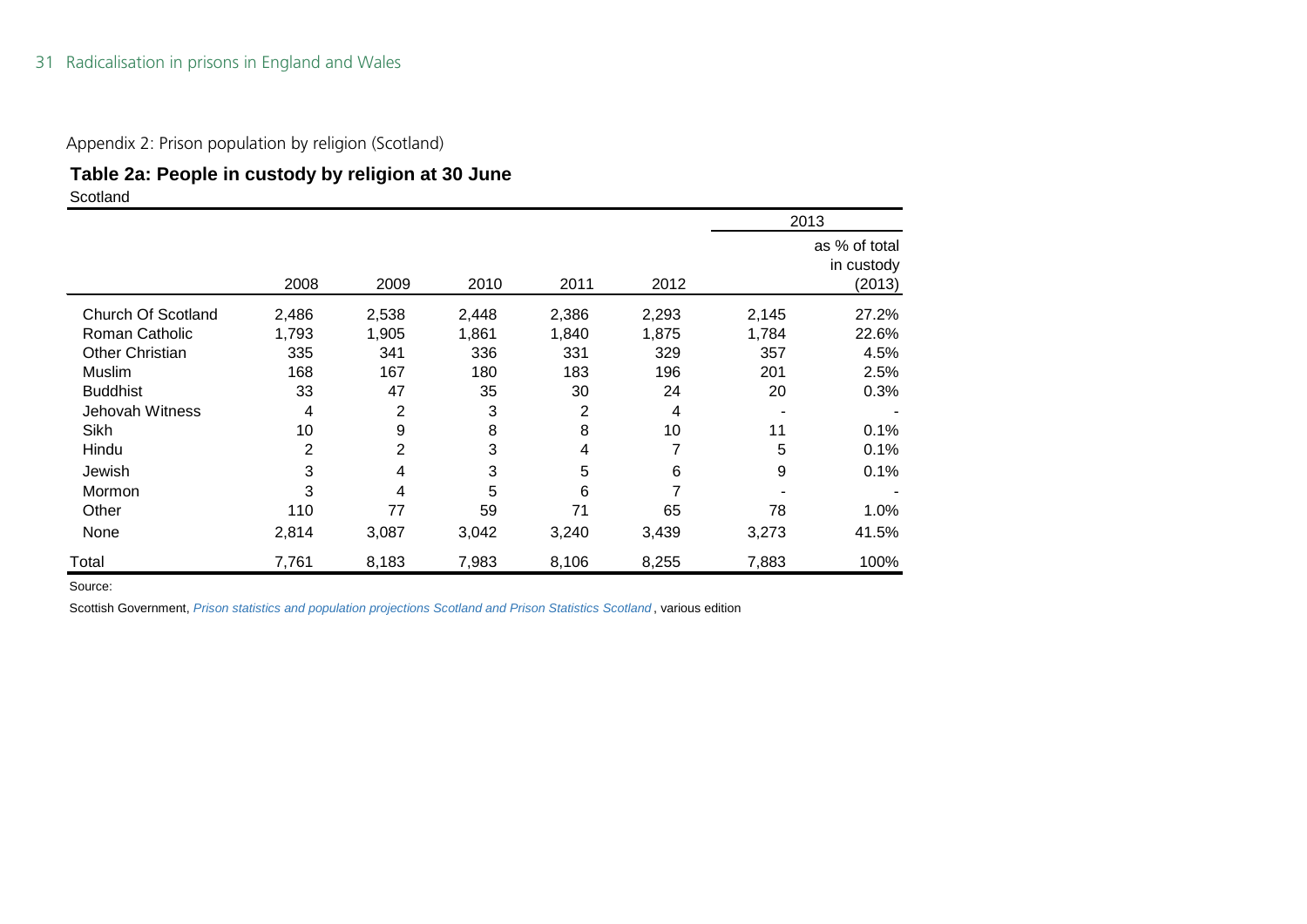Number 07487, 14 April 2016 32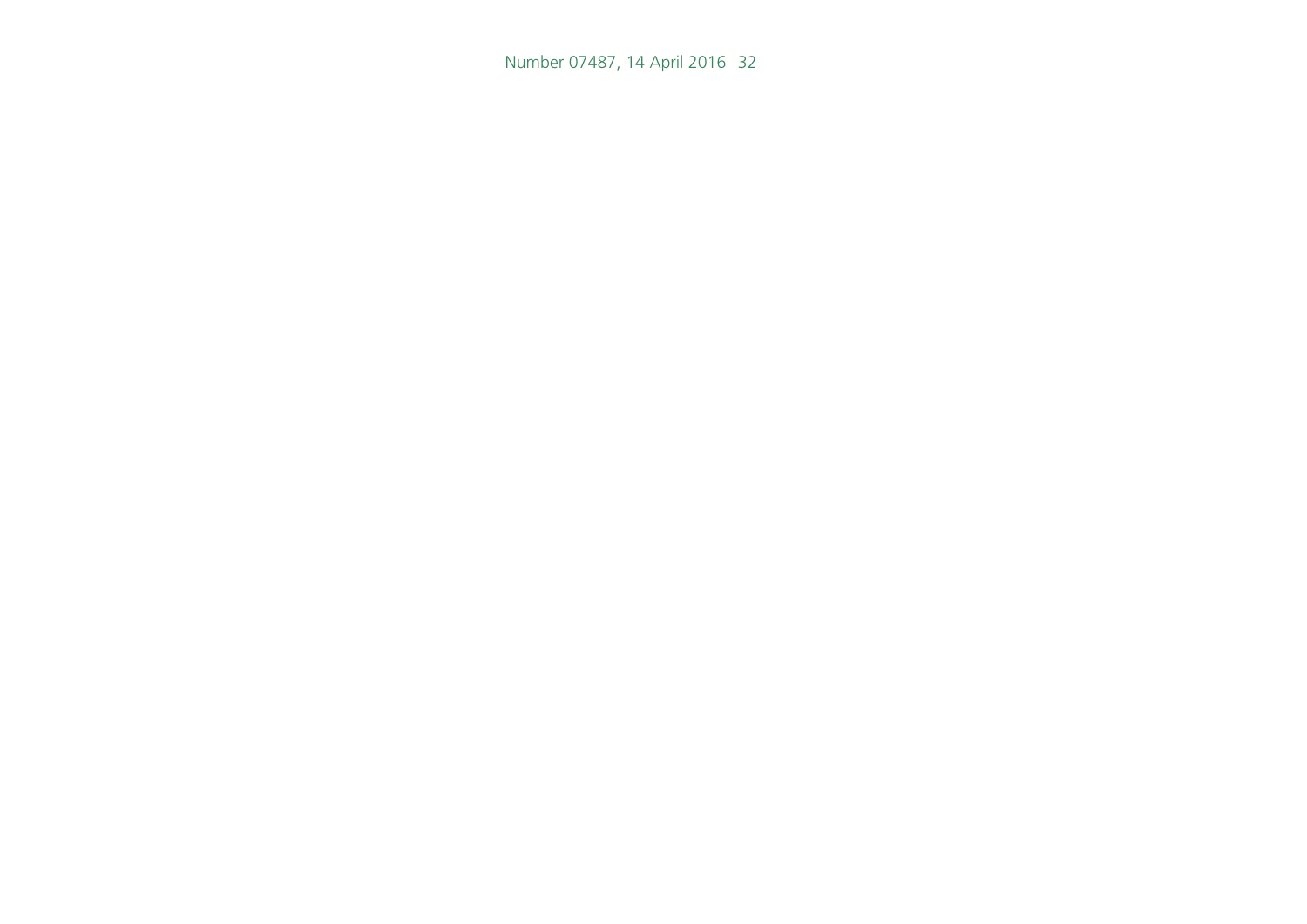Radicalisation in prisons in England and Wales